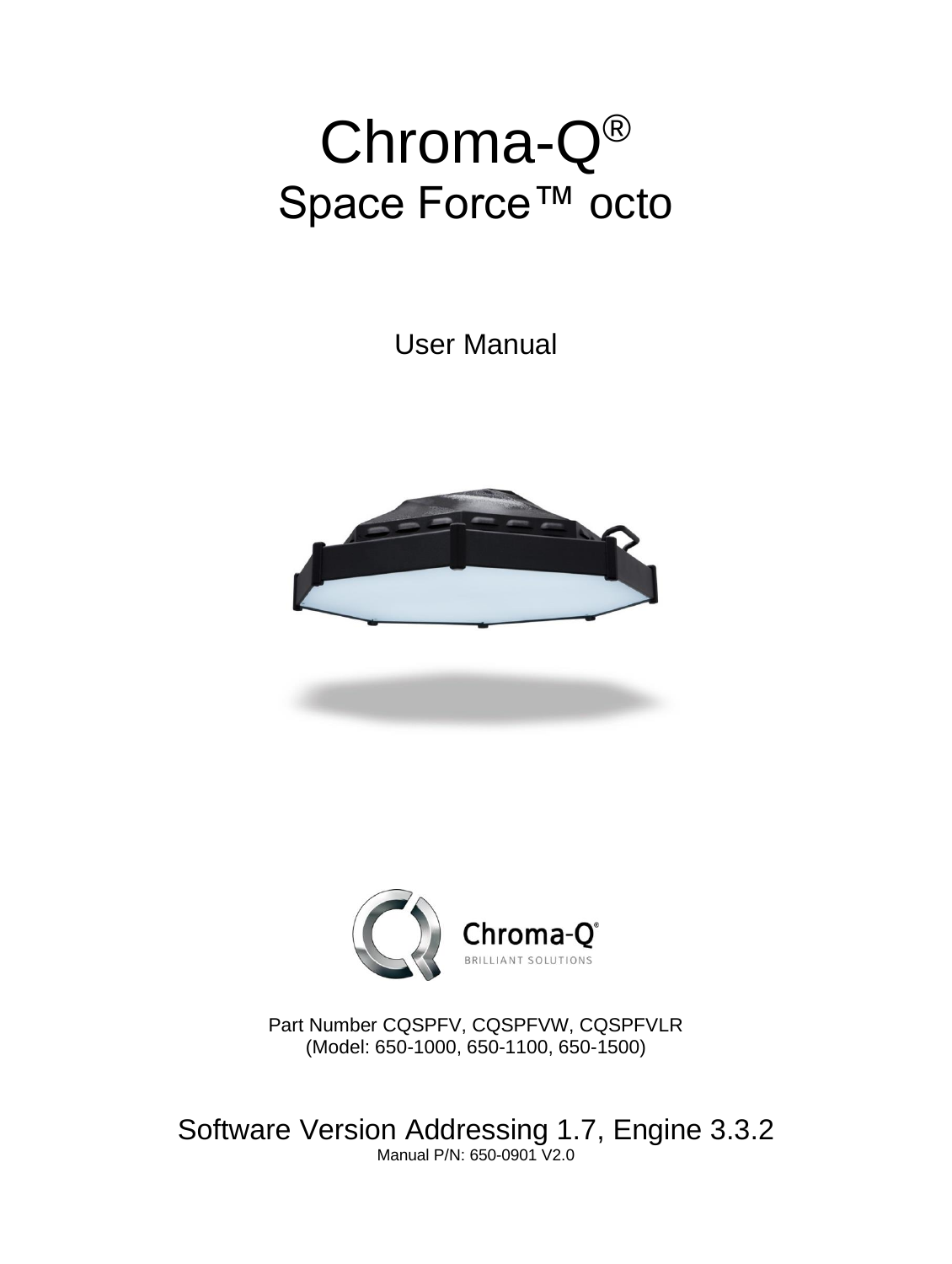### **Warranty Statement**



Chroma- $Q^{\circ}$  warrants to the original purchaser, with proof of purchase, that its delivered products shall be free from defects in material and workmanship under normal use for a period of 24 months from date of shipment.

Chroma- $Q^{\circledR}$  will repair, or at its option, provide an equivalent item or replace, the defective product during the stated warranty period. This warranty applies only to the repair or replacement of the product and only when the product is properly handled, installed and maintained according to Chroma- $Q^{\circ}$  instructions. This warranty excludes defects resulting from improper handling, storage, installation, acts of God, fire, vandalism or civil disturbances. Purchaser must notify Chroma-Q® in writing within 14 days of noticing the defect. This warranty excludes field labour or service charges related to the repair or replacement of the product.

The warranty contained herein shall not extend to any finished goods or spare parts from which any serial number has been removed or which have been damaged or rendered defective (a) as a result of normal wear and tear, wilful or accidental damage, negligence, misuse or abuse; (b) due to water or moisture, lightning, windstorm, abnormal voltage, harmonic distortion, dust, dirt, corrosion or other external causes; (c) by operation outside the specifications contained in the user documentation; (d) by the use of spare parts not manufactured or sold by Chroma-Q<sup>®</sup> or by the connection or integration of other equipment or software not approved by Chroma- $Q^{\circledast}$  unless the Customer provides acceptable proof to Chroma-Q® that the defect or damage was not caused by the above; (e) by modification, repair or service by anyone other than Chroma- $Q^{\circ}$ , who has not applied for and been approved by Chroma-Q® to do such modification, repair or service unless the Customer provides acceptable proof to Chroma-Q® that the defect or damage was not caused by the above; (f) due to procedures, deviating from procedures specified by Chroma- $Q^{\circledast}$  or (g) due to failure to store, install, test, commission, maintain, operate or use finished goods and spare parts in a safe and reasonable manner and in accordance with Chroma-Q®'s instructions (h) by repair or replacement of engines without factory training.

The warranty contained herein shall not apply to finished goods or spare parts which are sold "as is", as "second-hand", as used", as "demo" or under similar qualifications or to Consumables ("Consumables" is defined as any part(s) of goods or part(s) for use with goods, which part(s) of goods or part(s) for use with goods are consumed during the operation of the goods and which part(s) of goods or part(s) for use with goods require replacement from time to time by a user such as, but not limited to, light bulbs).

The warranty contained herein shall not apply, unless the total purchase price for the defective finished goods or spare parts has been paid by the due date for payment.

The warranty contained herein applies only to the original purchaser and are not assignable or transferable to any subsequent purchaser or end-user.

This warranty is subject to the shipment of the goods, within the warranty period, to the Chroma- $Q^{\circledast}$ warranty returns department, by the purchaser, at the purchaser's expense. If no fault is found, Chroma- $Q^{\circledast}$  will charge the purchaser for the subsequent return of the goods.

Chroma- $Q^{\circ}$  reserves the right to change the warranty period without prior notice and without incurring obligation and expressly disclaims all warranties not stated in this limited warranty.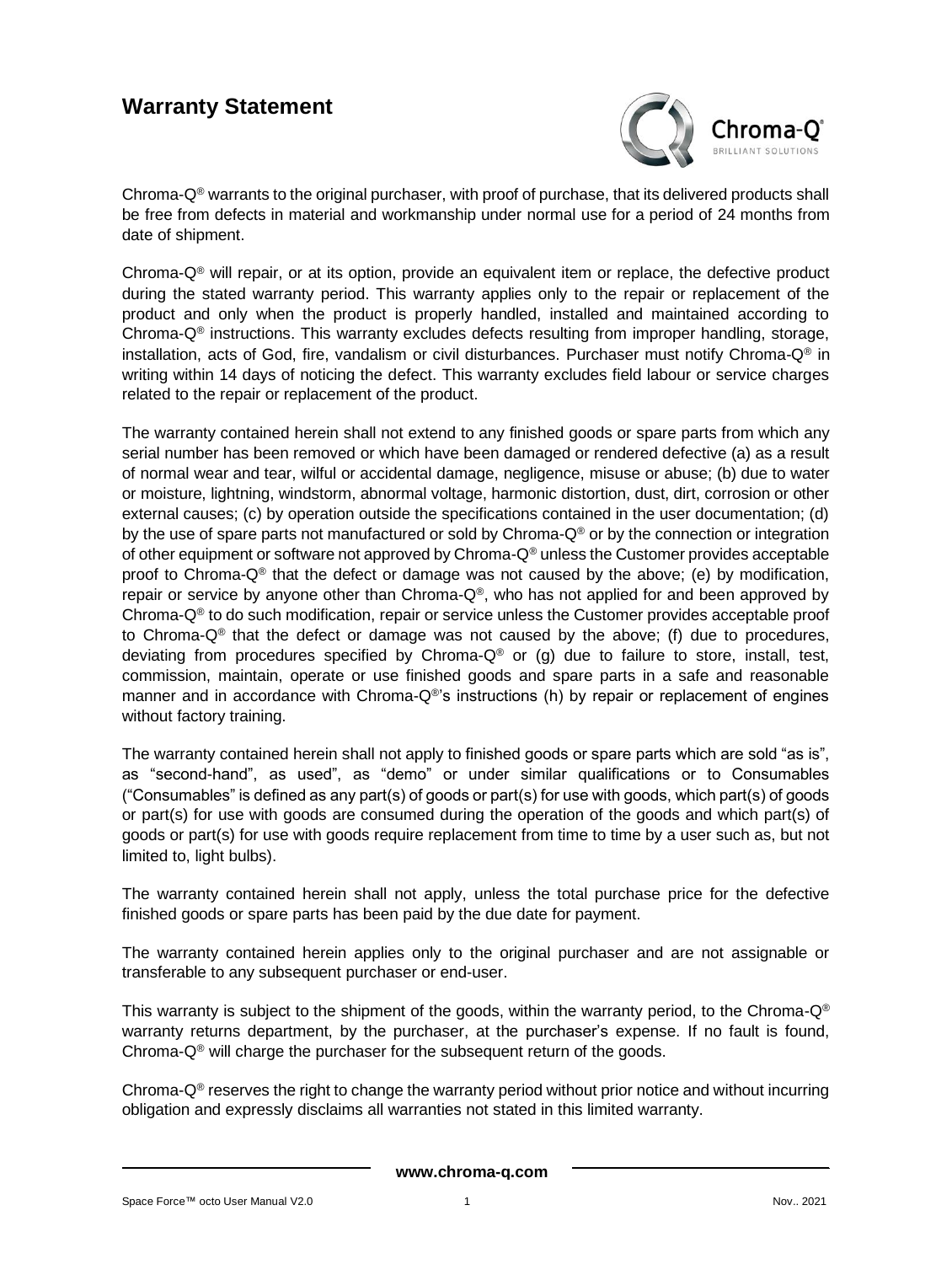### **Disclaimer**

The information contained herein is offered in good faith and is believed to be accurate. However, because conditions and methods of use of our products are beyond our control, this information should not be used in substitution for customer's tests to ensure that Chroma-Q® products are safe, effective, and fully satisfactory for the intended end use. Suggestions of use shall not be taken as inducements to infringe any patent. Chroma- $Q^{\circledast}$  sole warranty is that the product will meet the sales specifications in effect at the time of shipment. Your exclusive remedy for breach of such warranty is limited to refund of purchase price or replacement of any product shown to be other than as warranted.

Chroma- $Q^{\circ}$  reserves the right to change or make alteration to devices and their functionality without notice due to our ongoing research and development.

The Chroma-Q<sup>®</sup> Space Force<sup>™</sup> range has been designed specifically for the lighting industry. Regular maintenance should be performed to ensure that the products perform well in the entertainment environment.

If you experience any difficulties with any Chroma-Q® products please contact your selling dealer. If your selling dealer is unable to help, please contact support@chroma-q.com. If the selling dealer is unable to satisfy your servicing needs, please contact the following, for full factory service:

| Outside North America:  | North America:       |
|-------------------------|----------------------|
| Tel: +44 (0)1494 446000 | Tel: 416-255-9494    |
| Fax: +44 (0)1494 461024 | Fax: 416-255-3514    |
| support@chroma-q.com    | support@chroma-q.com |

For further information please visit the Chroma- $Q^{\circledast}$  website at www.chroma-q.com.

Chroma-Q® and Space Force™ are trademarks, for more information on this visit [www.chroma](http://www.chroma-q.com/trademarks)[q.com/trademarks.](http://www.chroma-q.com/trademarks)

The rights and ownership of all trademarks are recognised.

#### **Important Notice:**

As per the requirements in the Occupational Safety and Health Administration standards for product approval, please refer to the OSHA web pages<http://www.osha.gov/dts/otpca/nrtl/> for information on the list of Nationally Recognized Testing Laboratories (NRTLs) and the scope of recognition.

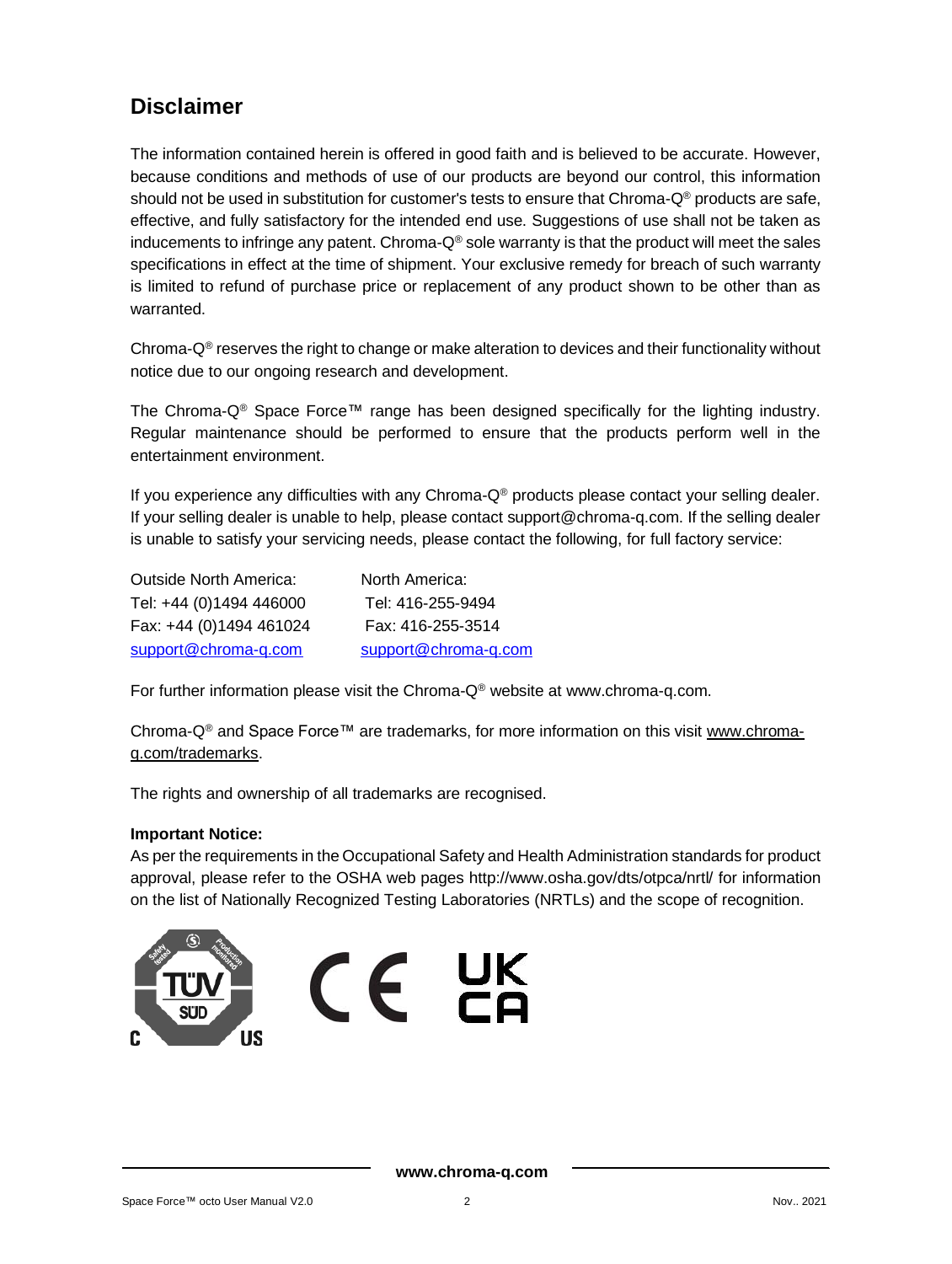### **Safety information**



**WARNING! Read the safety precautions in this section before installing, powering, operating or servicing this product.**





**Warning! Fire Hazard.**





**Warning! Refer to User manual**.

### Warning!

- Read the user manual before installing and operating the Chroma-Q® Space Force™ octo. For future reference, keep and use the manual.
- Safety precautions given in user manual must be followed at all times and the manuals of all the devices you connect it to. Observe all the warnings printed on devices and in manuals. Make sure whoever is involved in working on or using the Space Force™ octo has carefully read and understood all the safety precautions and lasted warnings.
- Install, connect, operate and service devices only as described in this manual and in connected devices' manuals and only in accordance with local laws and regulations. All Chroma- $Q^{\circledast}$ manuals are supplied with devices and are also available for download from www.chromaq.com.
- Space Force™ octo does not have user-serviceable parts. Refer any operation not described in this manual to [support@chroma-q.com.](mailto:support@chroma-q.com)

If you experience difficulties with any Chroma-Q® products please contact your local dealer. If your local dealer is unable to help then please contact [support@chroma-q.com.](mailto:support@chroma-q.com)

If you are having trouble finding what you are looking for on our website, then contact our Chroma-Q® marketing department by sending an email to [marketing@chroma-q.com.](mailto:marketing@chroma-q.com)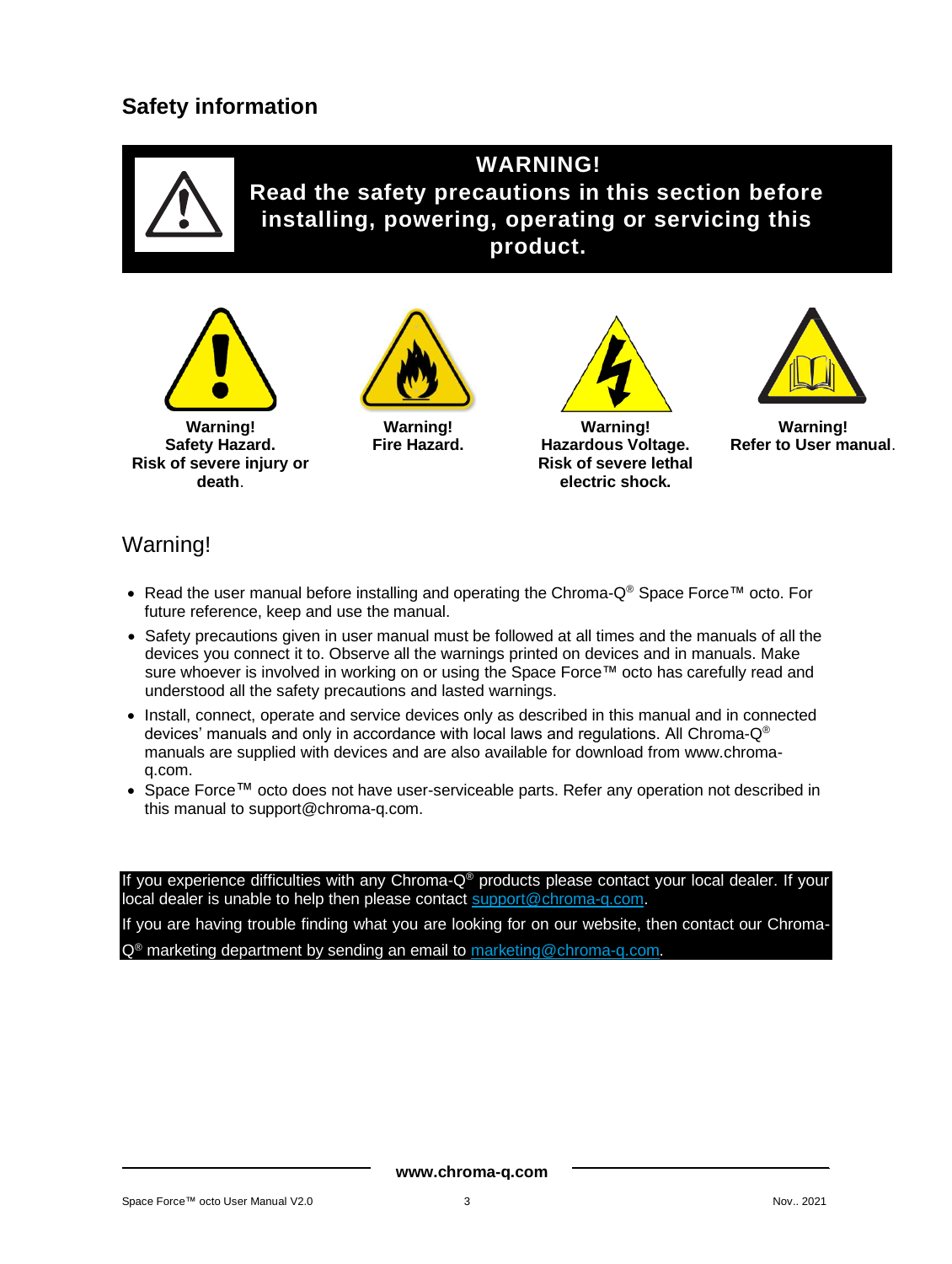# PROTECTION FROM ELECTRIC SHOCK

- Use only the cables specified in this manual and on the Chroma- $Q^{\circ}$  website at [www.chroma-q.com](http://www.chroma-q.com/) to interconnect devices in the installation. If the specified cables are not long enough for an intended cable run, consult Chroma-Q® for assistance in finding or creating a safe alternative solution.
- Provide a means of locking out AC mains power that allows power to the installation to be shut down and made impossible to reapply, even accidentally, during work on the installation.
- Shut down power to the installation during service and when it is not in use.
- Before applying power to the installation, check that all power distribution equipment and cables are in perfect condition and rated for the current requirements of all connected devices.
- Isolate the installation from power immediately if any product, power cable or power plug is in any way damaged, defective or wet, or if it shows signs of overheating.
- Do not immerse a Space Force™ octo fixture in water or expose it to high-pressure water jets.

# PROTECTION FROM BURNS AND FIRE

- The Space Force™ octo is cooled passively by natural air convection. Provide adequate clearance for airflow around the fixtures.
- Do not operate the Space Force<sup>™</sup> octo, if the ambient temperature  $(T_a)$  exceeds 40° C  $(104°)$  F).
- Do not modify the Space Force™ octo, in any way not described in this manual or install other than genuine Chroma-Q® parts.
- Use only accessories approved by Chroma-Q®.

# PROTECTION FROM INJURY

- Ensure that the installation hardware and supporting surface or structure can hold at least 10 times the weight of all the devices they support.
- Block access below the work area and work from a stable platform whenever installing, servicing or moving the Space Force™ octo.
- As soon as work is completed, check that all hardware and components are securely fastened to supporting structures.
- Make sure there are no flammable materials close to the product during operation.
- Avoid direct eye exposure to the light source while the product is on.
- Never try to repair the product. Repairs carried out by unskilled people can lead to damage or malfunction. Please contact the nearest authorized dealer or contact [support@chroma](mailto:support@chroma-q.com)[q.com.](mailto:support@chroma-q.com)



Keep this User Manual for future consultation. If this product is used by another user, be sure that they also receive this document.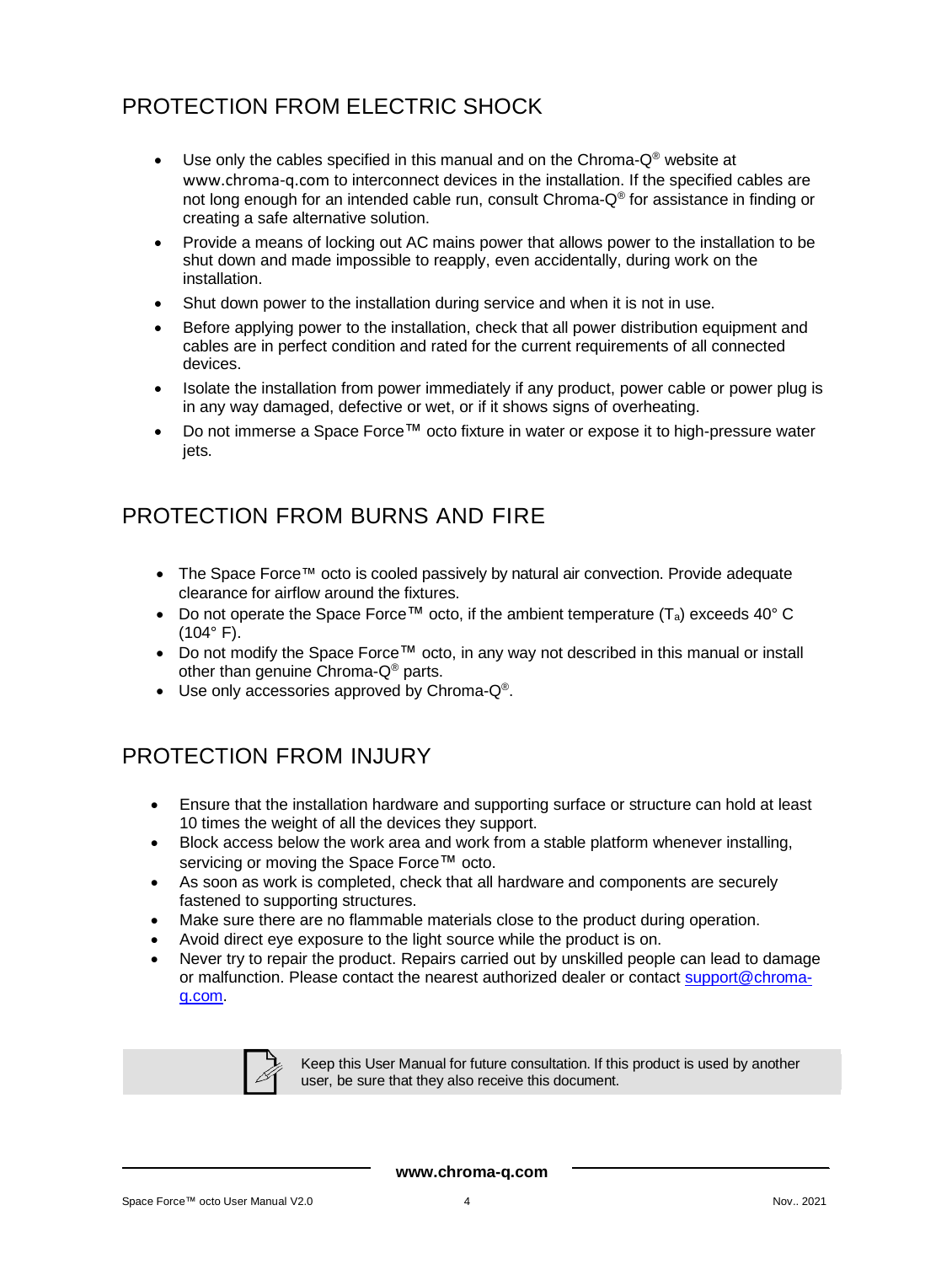# **Table of Contents**

| 5. |  |
|----|--|
|    |  |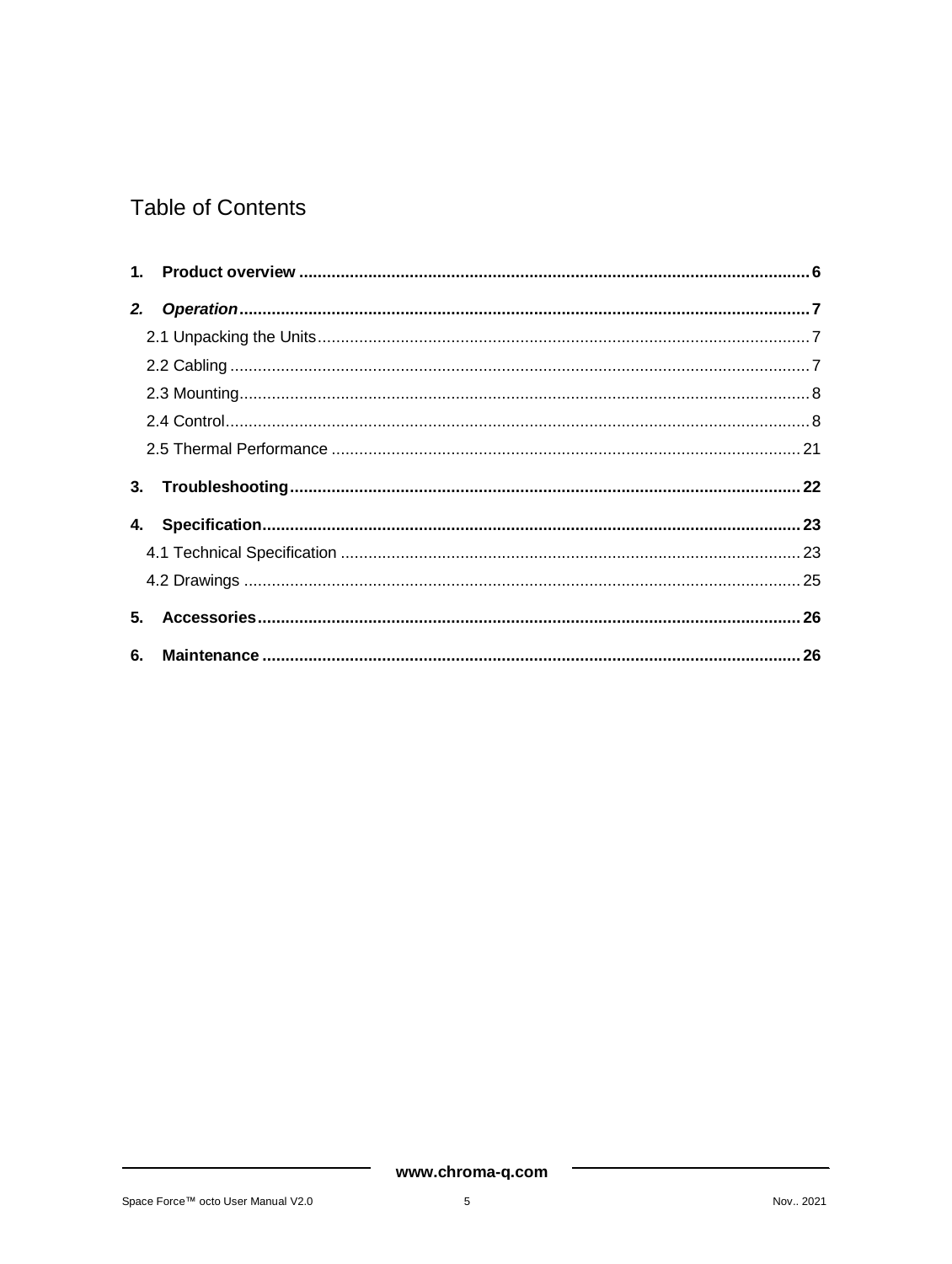# <span id="page-6-0"></span>**1. Product overview**

The new Chroma-Q® Space Force™ octo is a cutting-edge variable white LED Space Light fixture that is a true replacement for a conventional space light and soft light source commonly used in Film and TV studios around the world. It features extensive RDM functionality through wired or the optional wireless Lumen Radio CRMX connections. Hanging options include a standard bridle, optional yoke and a low-profile hanging bracket.

#### **Smooth, Soft Output**

With a high degree of efficiency, the fixture is natively single source, removing the need for skirts or silks to diffuse the light. Designed for lighting stages and studios, the Space Force™ octo provides a high-quality, variable CCT soft white light.

As a result of its low profile, lightweight and skirt-free design, the Space Force™ octo is quick and easy to set up at any height.

Taking advantage of Chroma-Q's extensive experience and impressive track record in developing LED lighting solutions, the Space Force™ octo utilises the very latest technologies, high quality components and manufacturing techniques in order to deliver a reliable, premium performance light source.

#### **A White Light for Every Application**

The Chroma-Q Space Force™ octo is available as a variable white model  $2,800K - 6,300K$ . Every unit is factory calibrated, to ensure consistent output and colour temperature.

#### **Energy-Efficient**

The Chroma-Q Space Force™ octo uses a fraction of the power required by conventional fixtures, while delivering all of the performance you require. Not only is the power consumption lower, so too is the heat produced - ensuring a cooler environment and lower air conditioning costs.

#### **Convection Cooled**

Using the same proven convection cooling technology found in other Chroma-Q LED fixtures - which eliminates the need for noisy cooling fans - the Space Force™ octo provides totally silent operation.

#### **Long Life**

The Chroma-Q Space Force™ octo utilises LED technology to ensure consistent long life performance - removing the need for costly regular maintenance associated with conventional fixtures.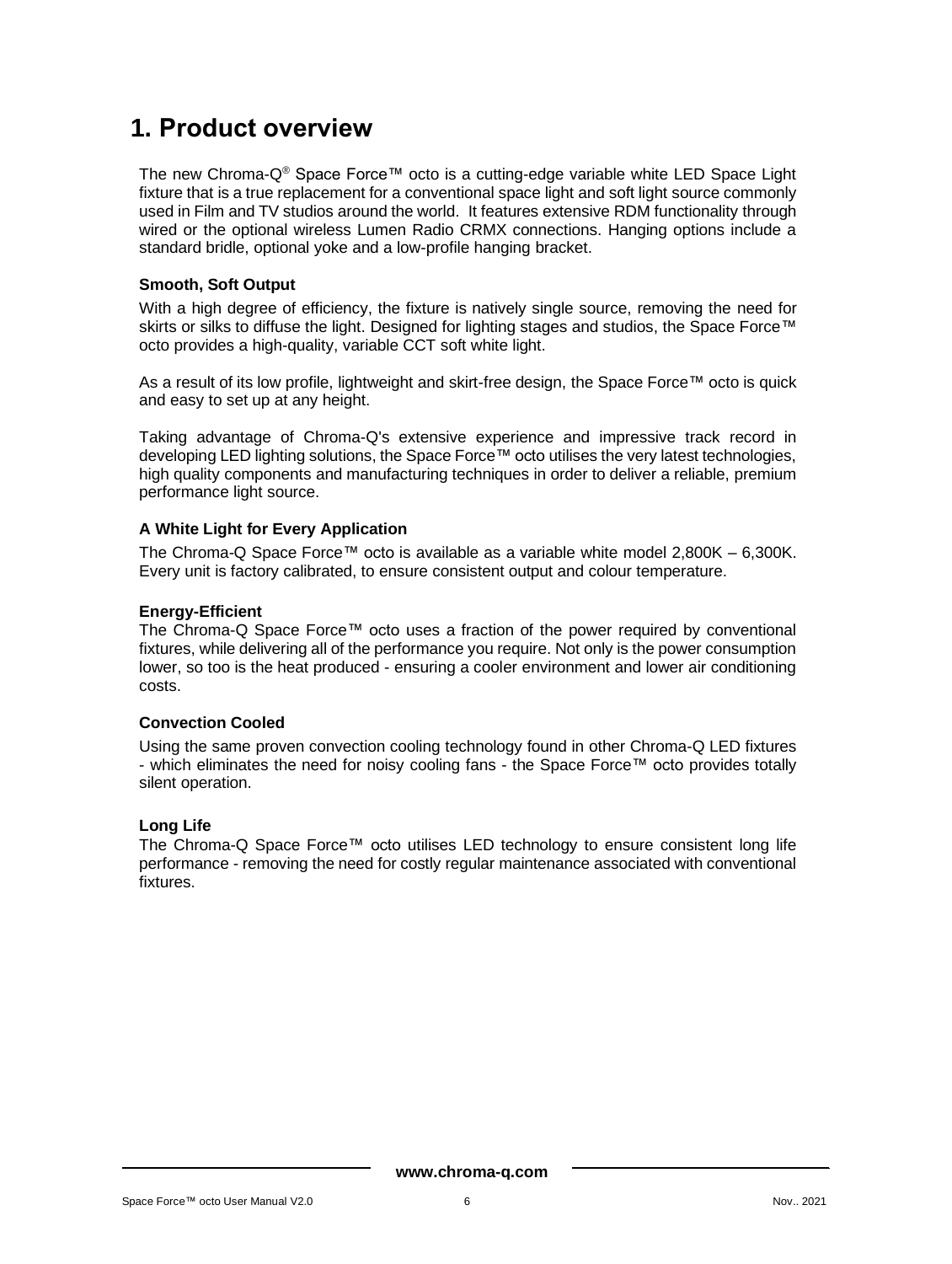

#### **Note:** HANDHELD COLOUR METERS

Most Handheld Color Meters provide a limited measuring range for LED fixtures, which often results in inconsistent and unreliable data.

All photometric values listed in this document are based on testing and measurements conducted by certified independent laboratories with reference to the IES standards.

# <span id="page-7-0"></span>*2. Operation*

### <span id="page-7-1"></span>**2.1 Unpacking the Units**

The package includes 1 Space Force™ octo fixture, power connector and a Quick Start Guide. We recommend that you keep the original packaging in case the item needs to be returned.

### <span id="page-7-2"></span>**2.2 Cabling**

The fixture uses powerCon True 1 chassis connectors for power in and through. Use the provided connector to make a power feeder cable of the desired length and input connector configuration.

The maximum number of Space Force™ octo fixtures running off a single power input cable and using the power through connector is 5 at 120V AC or 10 at 230V AC if using a 12 AWG (3.3mm²) wire. Please refer to ANSI and AWG standards for the maximum data and power cable lengths.

| EU               | <b>North American</b> | <b>Connections</b> |                  |
|------------------|-----------------------|--------------------|------------------|
| Green and Yellow | Green                 | Earth $(E)$        | Ground (Green)   |
| Blue             | White                 | Neutral (N)        | Neutral (Silver) |
| <b>Brown</b>     | <b>Black</b>          | Live (L            | Hot (Gold)       |

Power cable wire colour schemes:

The fixture uses XLR 5 pin input and through chassis connectors for ANSI E1.20 - 2010 RDM and USITT DMX512-A control. The XLR chassis are ground bonded.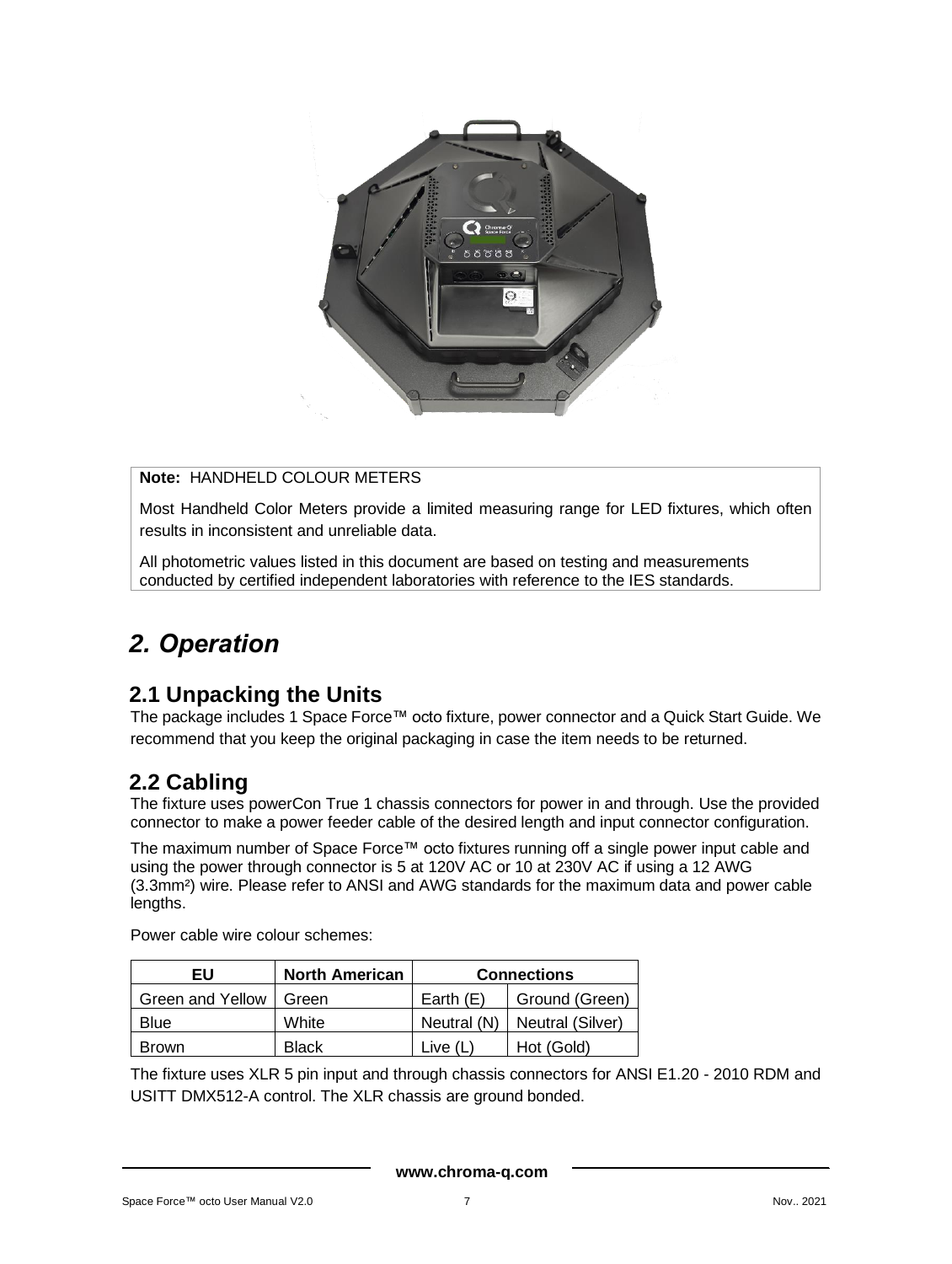XLR 5-pin Cable:

| Pin# | Function         |
|------|------------------|
|      | Common (Screen)  |
| 2    | Data Minus       |
| 3    | Data Plus        |
| 4    | Spare Data Minus |
| 5    | Spare Data Plus  |

**Important Notice:** The use of an opto-splitter for DMX signal distribution is highly recommended when several fixture units are not plugged into the same power source.

### <span id="page-8-0"></span>**2.3 Mounting**

The fixture is equipped with brackets for bridle hanging applications. Standard yokes and low-profile hanging brackets are available as optional accessory items.

Secure the fixture with a safety bond. A provision for a fixing hold is built into the fixture.

### <span id="page-8-1"></span>**2.4 Control**

The Space Force™ octo can be controlled through:

| Manual<br>Operation | The control panel at the rear of the fixture consists of the LEFT-HAND and<br>RIGHT-HAND KNOBS and an LCD display                    |
|---------------------|--------------------------------------------------------------------------------------------------------------------------------------|
| Input Cable         | ANSI E1.20 - 2010 RDM-Remote Device Management over USITT DMX512-A<br>control from an external console through an XLR-5 pin cable    |
| <b>INPUT RF</b>     | ANSI E1.20 - 2010 RDM-Remote Device Management over USITT DMX512-A<br>control from an external console through a wireless connection |

The fixture can operate as a standalone unit in manual control operation or be controlled remotely via the USITT DMX512 protocol. The control panel at the rear of the fixture consists of an LCD display, 2 rotary control knobs and 5 control buttons. The LCD display is backlit when you access the menus and turns off when left undisturbed for 5 seconds. The fixture can be remotely configured via ANSI E1.20-2010 RDM – Remote Device Management.

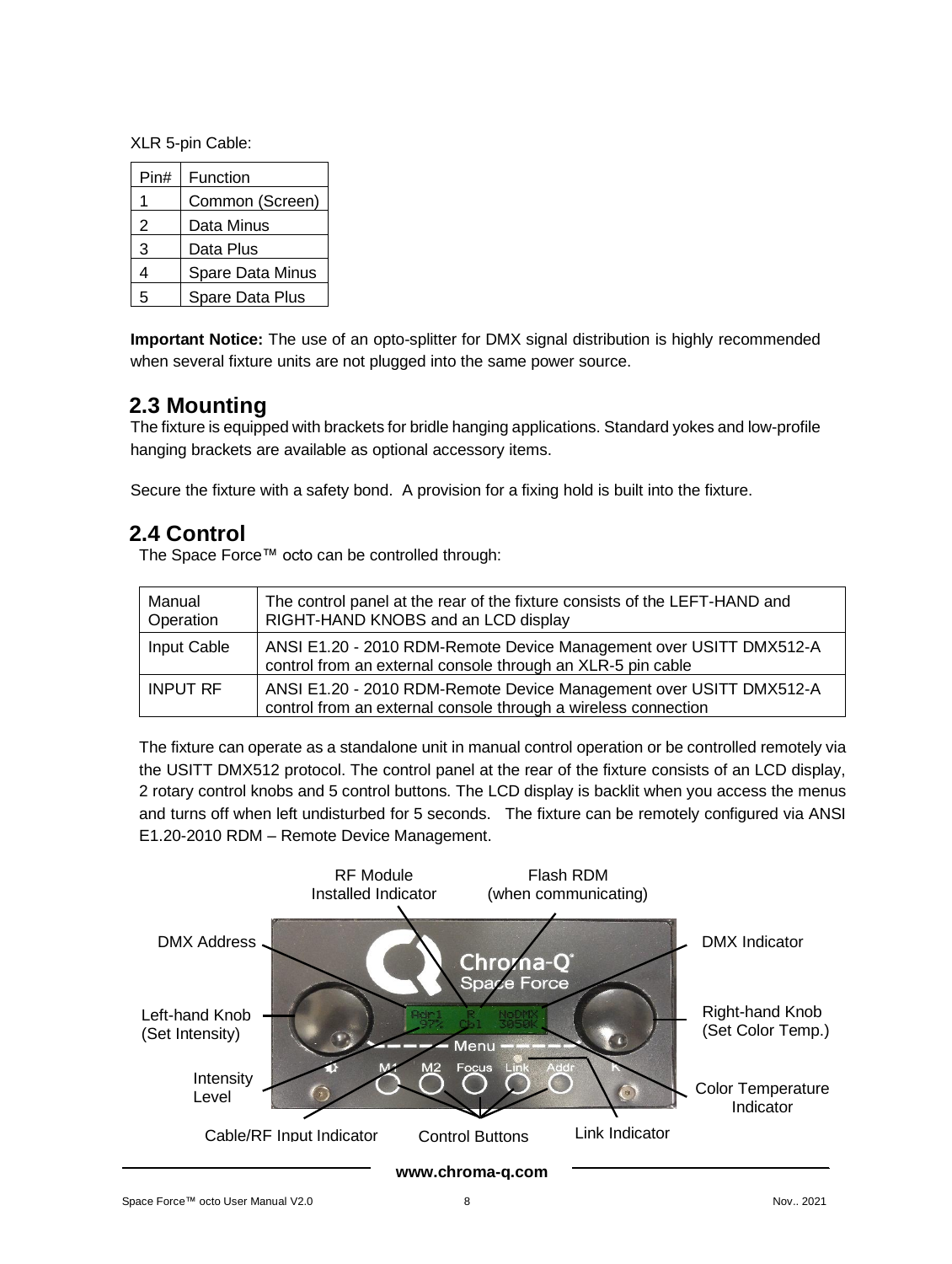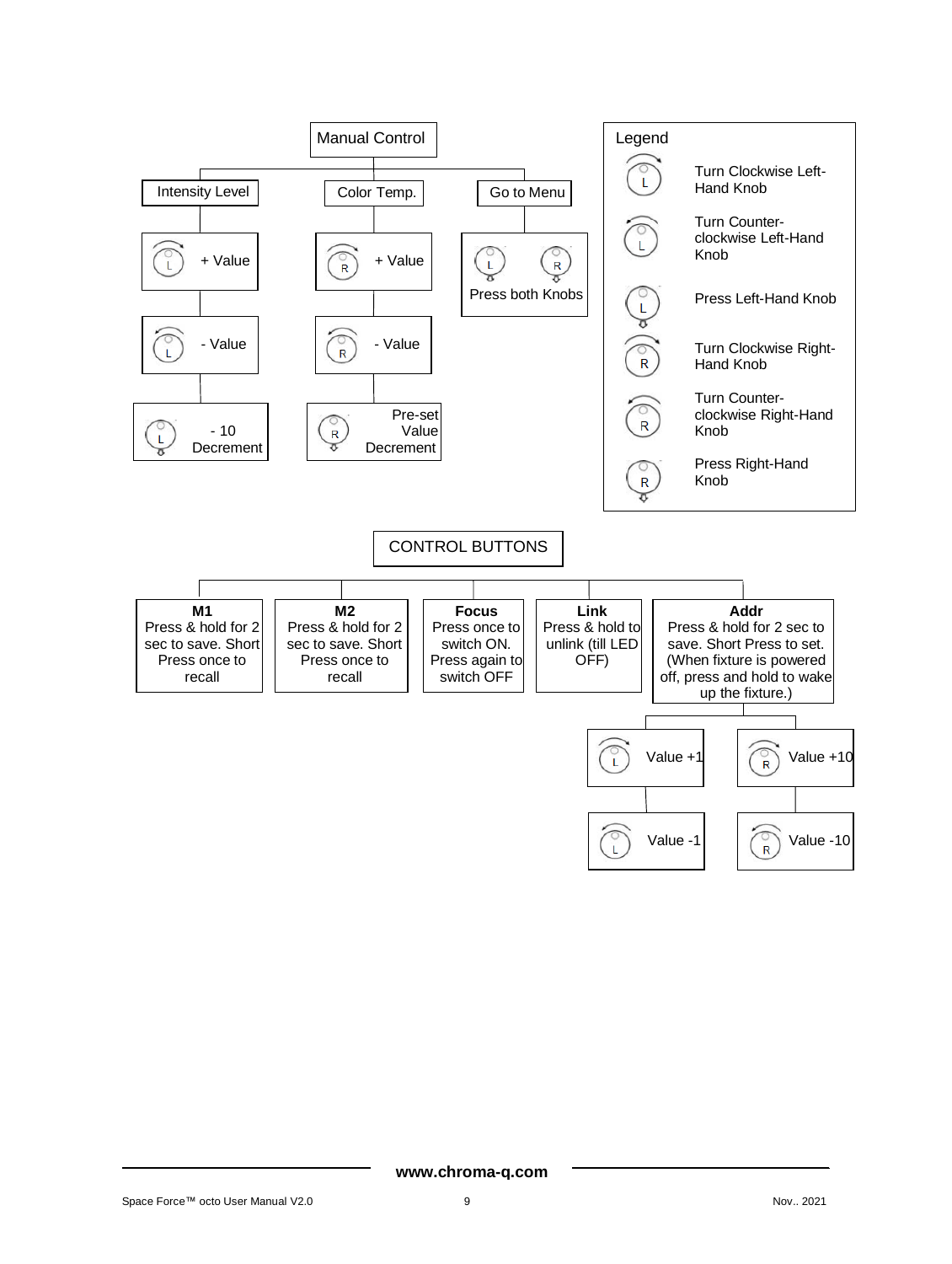#### **Manual Control in Standalone Operation:**

LEFT-HAND KNOB sets the Intensity Level Output

| Rotate the Left-hand Knob clockwise to increase the Intensity Level from 0 - 100%              |
|------------------------------------------------------------------------------------------------|
| Rotate the Left-hand Knob counter-clockwise to decrease the Intensity Level from<br>$100 - 0%$ |
| Press the Left-hand Knob to set the Intensity Level from 100% - 0% in decrements<br>of 10%.    |

#### RIGHT-HAND KNOB sets the Color Temperature

| Rotate the Right-hand Knob clockwise to increase the Color Temperature<br>value from 2800K - 6500K                           |
|------------------------------------------------------------------------------------------------------------------------------|
| Rotate the Right-hand Knob counter-clockwise to decrease the Color<br>Temperature value from 6500 - 2800K                    |
| Press the Right-hand Knob to step through the Color Temperature pre-<br>set values: 6500K, 5600K, 4300K, 3200K, 3000K, 2800K |

#### **Control Buttons**

| M1           | Stores a look, or recalls the saved look - factory default 3000K                                                                                                                                                                                                                        |
|--------------|-----------------------------------------------------------------------------------------------------------------------------------------------------------------------------------------------------------------------------------------------------------------------------------------|
|              | To save a look in M1,<br>1. In standalone or DMX operation, On the control panel, press and hold M1 until<br>"SAVED" appears on the display. To recall/playback a saved look in M1.<br>On the control panel, short press M1<br>1.<br>2. The unit goes to the saved look in M1           |
| M2           | Stores a look, and recalls the saved look - factory default 5600K                                                                                                                                                                                                                       |
|              | To save a look in M2,<br>1. In standalone or under DMX operation.<br>2. On the control panel, press and hold M2 until "SAVED" appears on the display<br>To recall/playback a saved look in M2<br>1. On the control panel, short press M2<br>The unit goes to the saved look in M2<br>2. |
| <b>Focus</b> | Switches the fixture ON to the maximum output level, for 30 seconds or until "Focus"<br>pressed again, for a quick focus check or manual re-focus                                                                                                                                       |
|              | To switch Focus on,<br>1. Press Focus once<br>The maximum output level switches on<br>2.                                                                                                                                                                                                |
| <b>Link</b>  | Unlinks from the previous wireless transmitters. Go to the section on Remote Wireless<br>DMX Operation.                                                                                                                                                                                 |
|              | The Link Indicator light flashes slowly or stay solid ON if DMX signal is present when a<br>previous wireless link is active.<br>To unlink,<br>Press and hold Link for $2 - 5$ seconds until the light is off<br>1.                                                                     |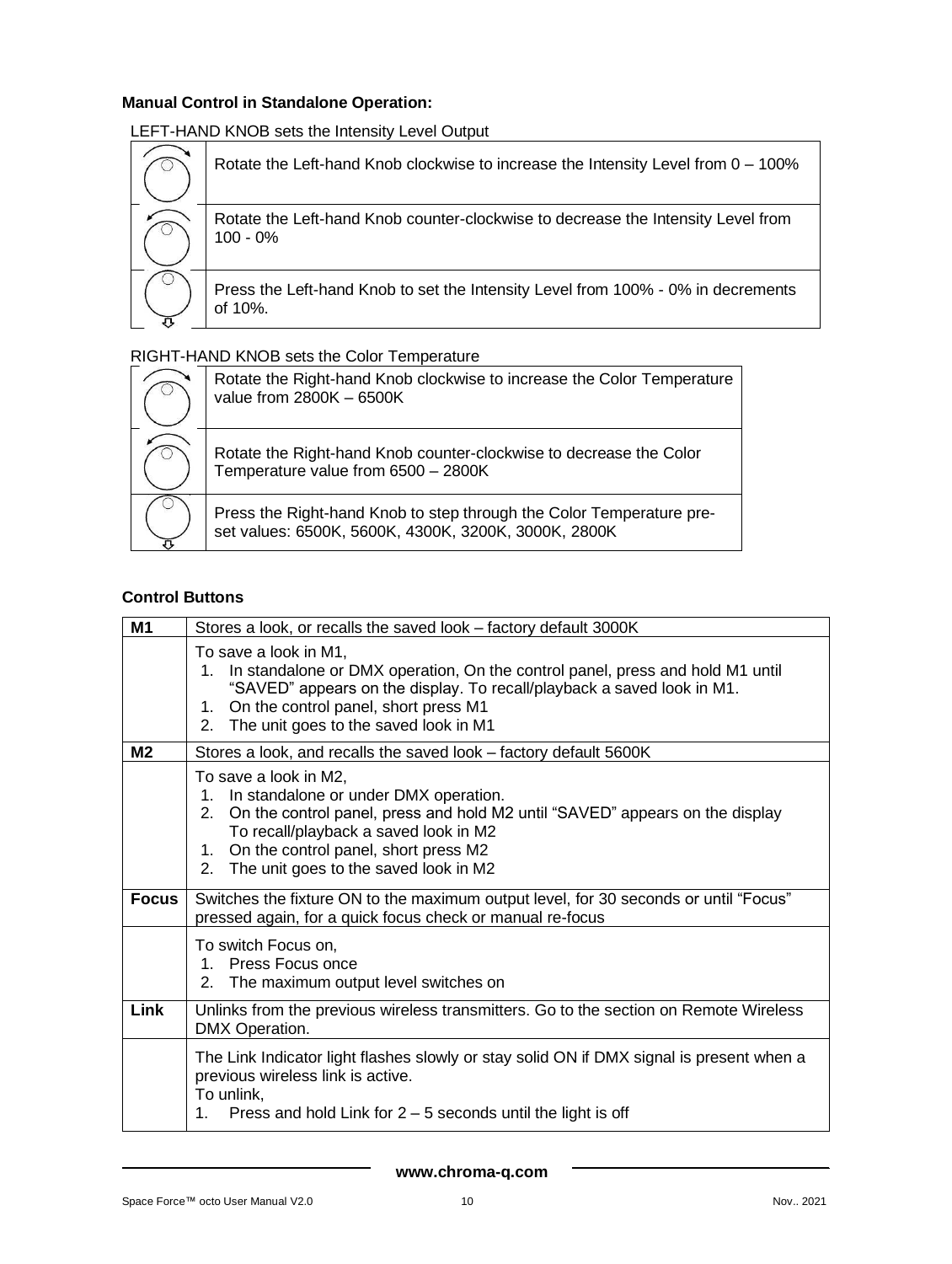| Addr | Sets the DMX start address (see section on Remote DMX Operation).                                      |  |  |
|------|--------------------------------------------------------------------------------------------------------|--|--|
|      | Wakes up the control panel, when power is not connected.                                               |  |  |
|      | To wake up the unit when the power is not connected, press and hold the Addr button<br>for 10 seconds. |  |  |
|      |                                                                                                        |  |  |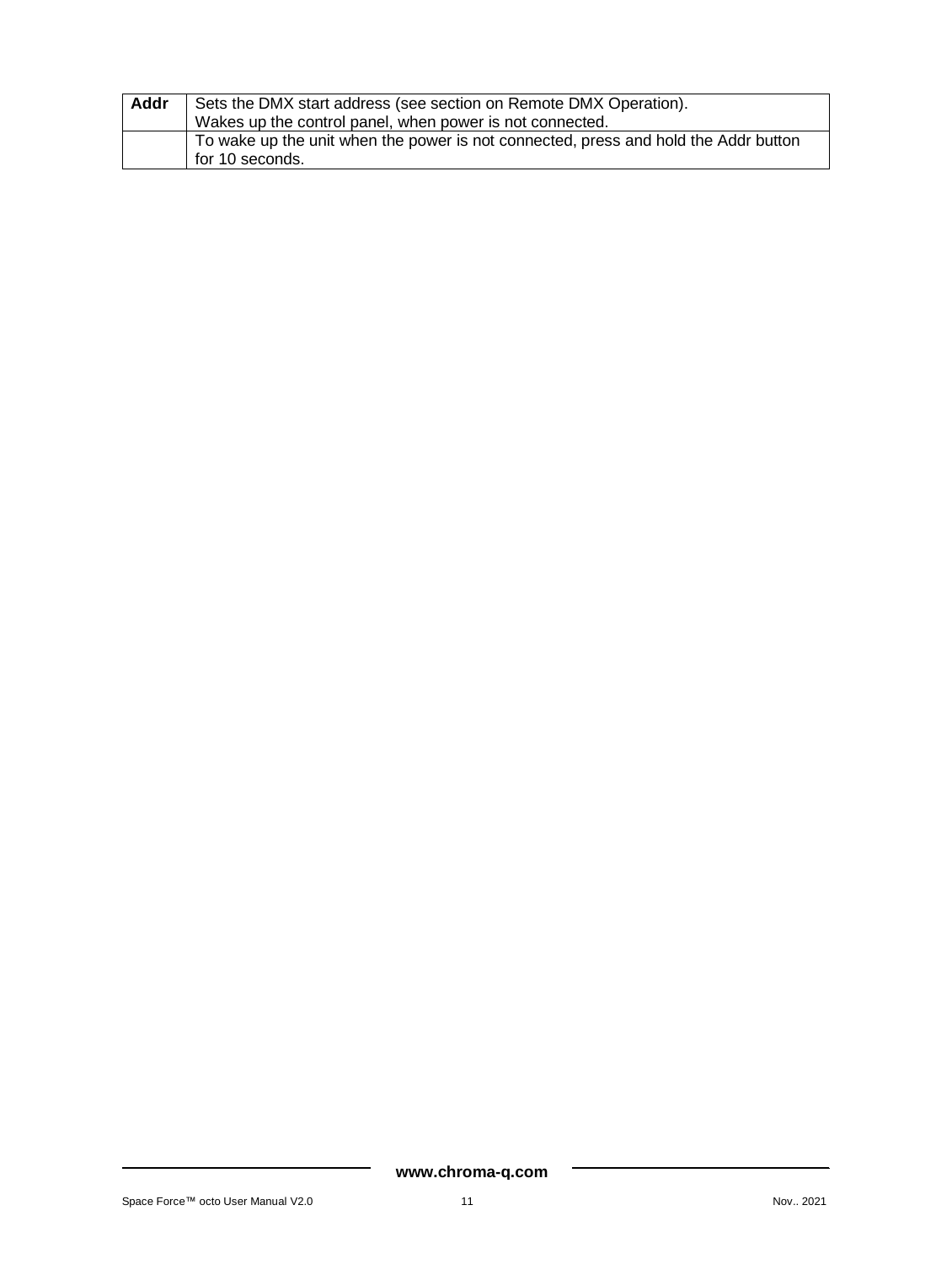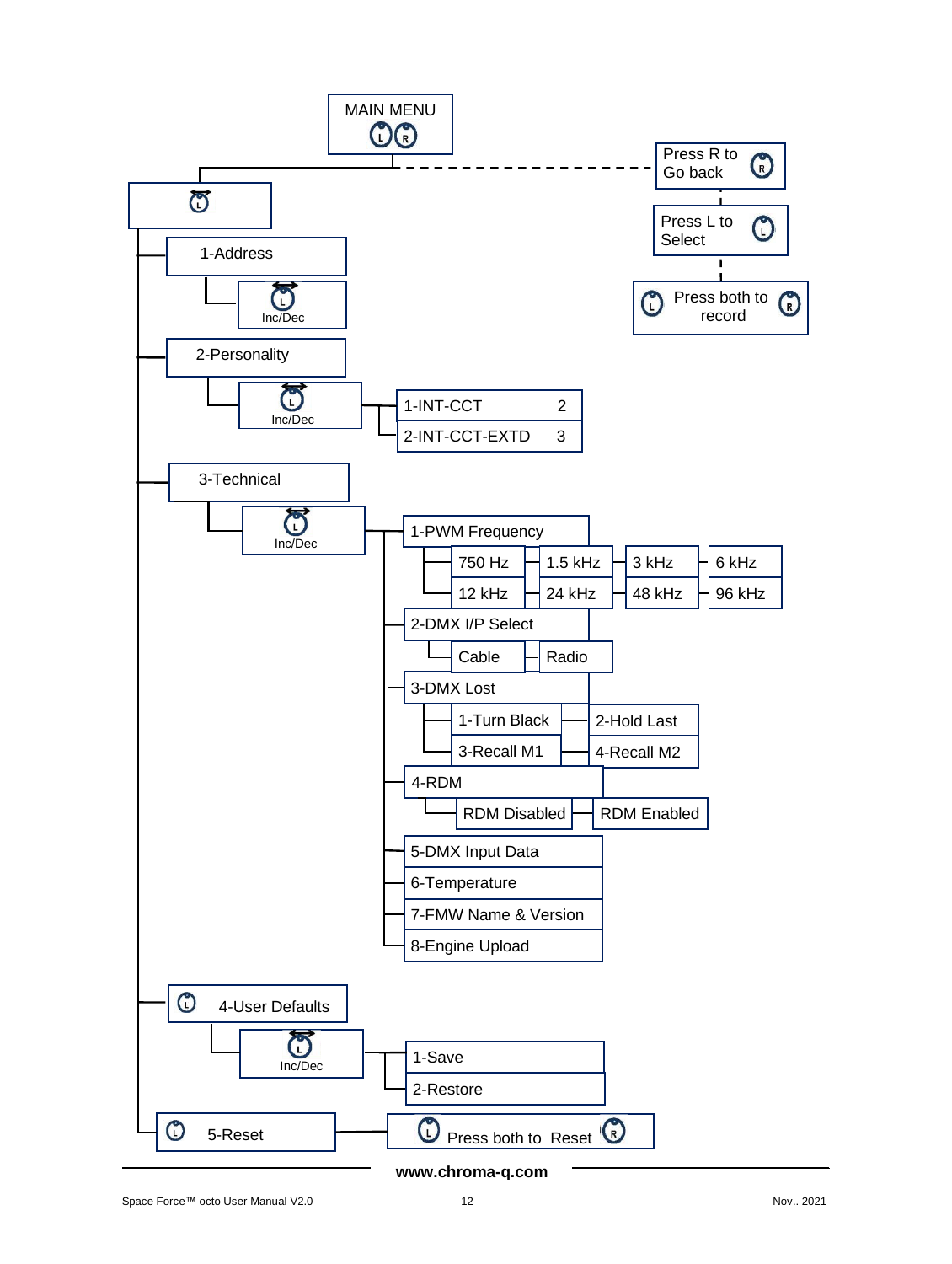#### **Main Menu**

| <b>FUNCTION</b>                                          | <b>ACTION</b>                                                                                        |
|----------------------------------------------------------|------------------------------------------------------------------------------------------------------|
| To access the Main Menu in the LCD Display               | Press both LEFT-HAND and RIGHT-HAND<br>KNOBS at the same time                                        |
| To enter/select the currently displayed menu             | Press the LEFT-HAND KNOB once                                                                        |
| To scroll through the menu items                         | Rotate the LEFT-HAND KNOB<br>clockwise/counter-clockwise                                             |
| To exit back to the previous menu or the main<br>display | Press the RIGHT-HAND KNOB once                                                                       |
| To save the selected menu item                           | Press and hold the LEFT-HAND and RIGHT-<br>HAND KNOBS for 2 seconds and the display<br>shows "SAVED" |

- $\Rightarrow$  1-Address
	- Sets the DMX start address
- $\Rightarrow$  2-Personality
	- Personality selection, save and restore user defaults to the main menu. Two personalities are implemented
		- a. INT-CCT:
			- i. Footprint: Two channels (Address, Address+1).
			- ii. First channel: Light intensity; Second channel: Light temperature
		- b. INT-CCT-EXTD:
			- i. Footprint: Three channels (address, address+1, Address+2).
			- ii. First two channels are similar to (a.); the third channel is the Control (CTRL) channel. Commands (through DMX) that are placed on this channel for over 5 seconds get executed. The command list will follow in the "New Control via DMX" section.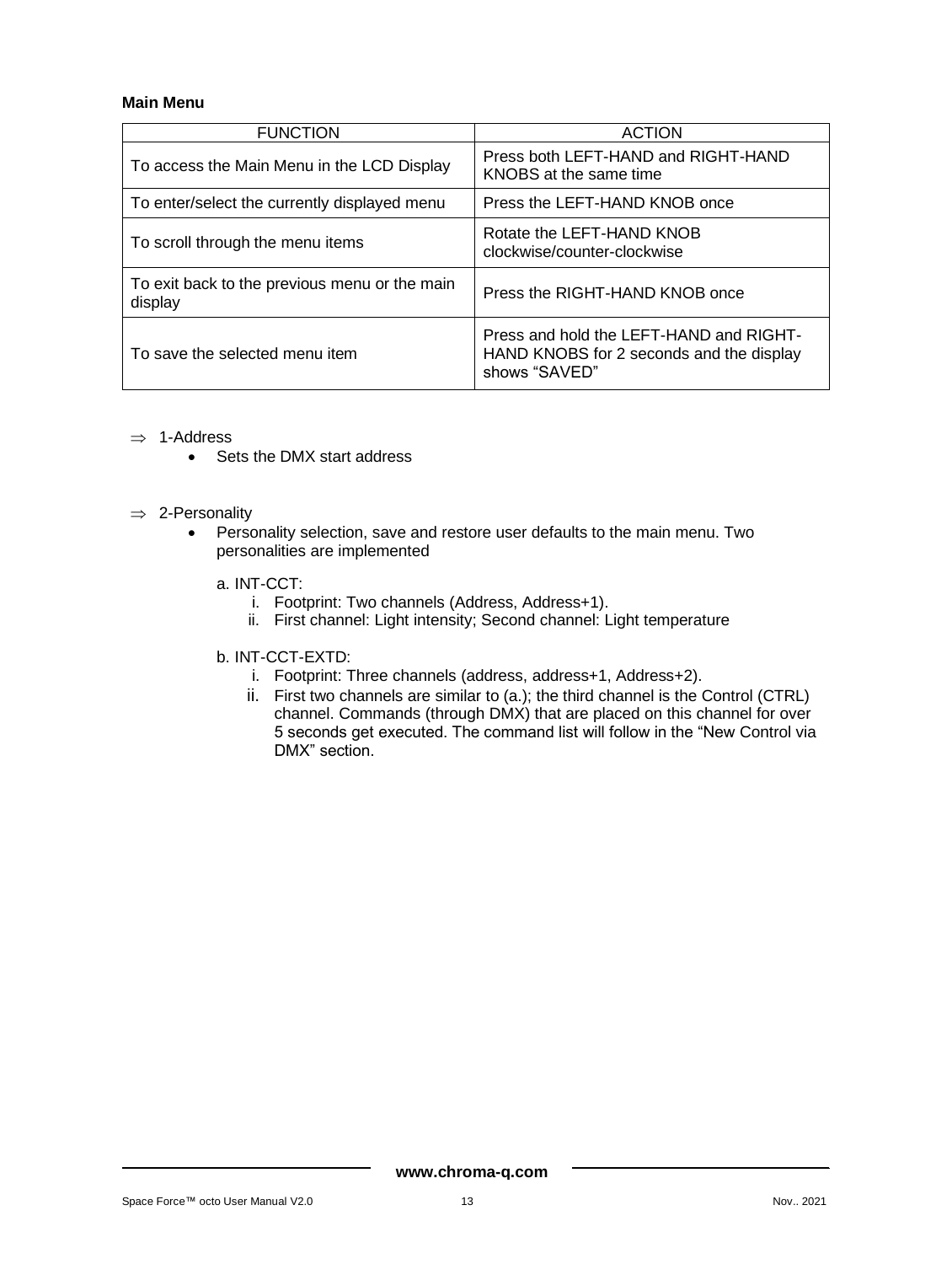#### $\Rightarrow$  3-Technical

| 1- PWM Frequency          | The fixture can be set to various PWM frequencies to avoid<br>flickering on camera:                                                                                                                                                                                                                                                   |  |  |
|---------------------------|---------------------------------------------------------------------------------------------------------------------------------------------------------------------------------------------------------------------------------------------------------------------------------------------------------------------------------------|--|--|
|                           | 750<br>1.5<br>24<br>3<br>6<br>12 <sup>2</sup><br>48<br>96<br><b>kHz</b><br><b>kHz</b><br>kHz<br>kHz<br>kHz<br>kHz<br>kHz.<br>Hz                                                                                                                                                                                                       |  |  |
|                           | Note:<br>Dimming will be smoother at lower PWM frequencies.                                                                                                                                                                                                                                                                           |  |  |
| 2 - DMX I/P Select        | Enables the input connection:                                                                                                                                                                                                                                                                                                         |  |  |
|                           | INPUT CABLE<br>DMX from console via cable                                                                                                                                                                                                                                                                                             |  |  |
|                           | <b>INPUT RF</b><br>Wireless DMX from an external transmitter                                                                                                                                                                                                                                                                          |  |  |
| 3 - DMX Lost              | If the DMX control signal from an external source is not detected,<br>various standalone output options can be selected:<br>$1 - OFF$<br>Fixture has no output<br>$2 -$ Hold Last<br>Fixture holds the last valid DMX state<br>$3 - M1$<br>Fixture snaps to the saved look in M1<br>$4 - M2$<br>Fixture snaps to the saved look in M2 |  |  |
| 4-RDM                     | RDM protocol can be enabled or disabled<br>RDM is disabled<br><b>RDM Disabled</b><br><b>RDM Enabled</b><br>RDM is enabled                                                                                                                                                                                                             |  |  |
| 5 - DMX Input Data        | DMX I/P channel values are displayed in decimal                                                                                                                                                                                                                                                                                       |  |  |
| 6 - Temperature           | Internal temperature is displayed                                                                                                                                                                                                                                                                                                     |  |  |
| 7 – FMW Name &<br>Version | Firmware Name and Version are displayed                                                                                                                                                                                                                                                                                               |  |  |
| 8 - Engine upload         | Set this mode to enable the upload of LED engine software<br>updates.<br>Connect the fixture to the Uploader II<br>Enable Engine LOAD from the Technical menu<br>Initiate the upload from the Uploader II<br>(Refer to the Uploader II Quick Start Guide for details<br>http://www.chroma-q.com/support/downloads.asp)                |  |  |

#### $\Rightarrow$  4-User Defaults

• Provides two choices, Save and Restore. Save will store all the current set ups, including Address and Personality, into a user dedicated area on flash. Restore will bring that set up back.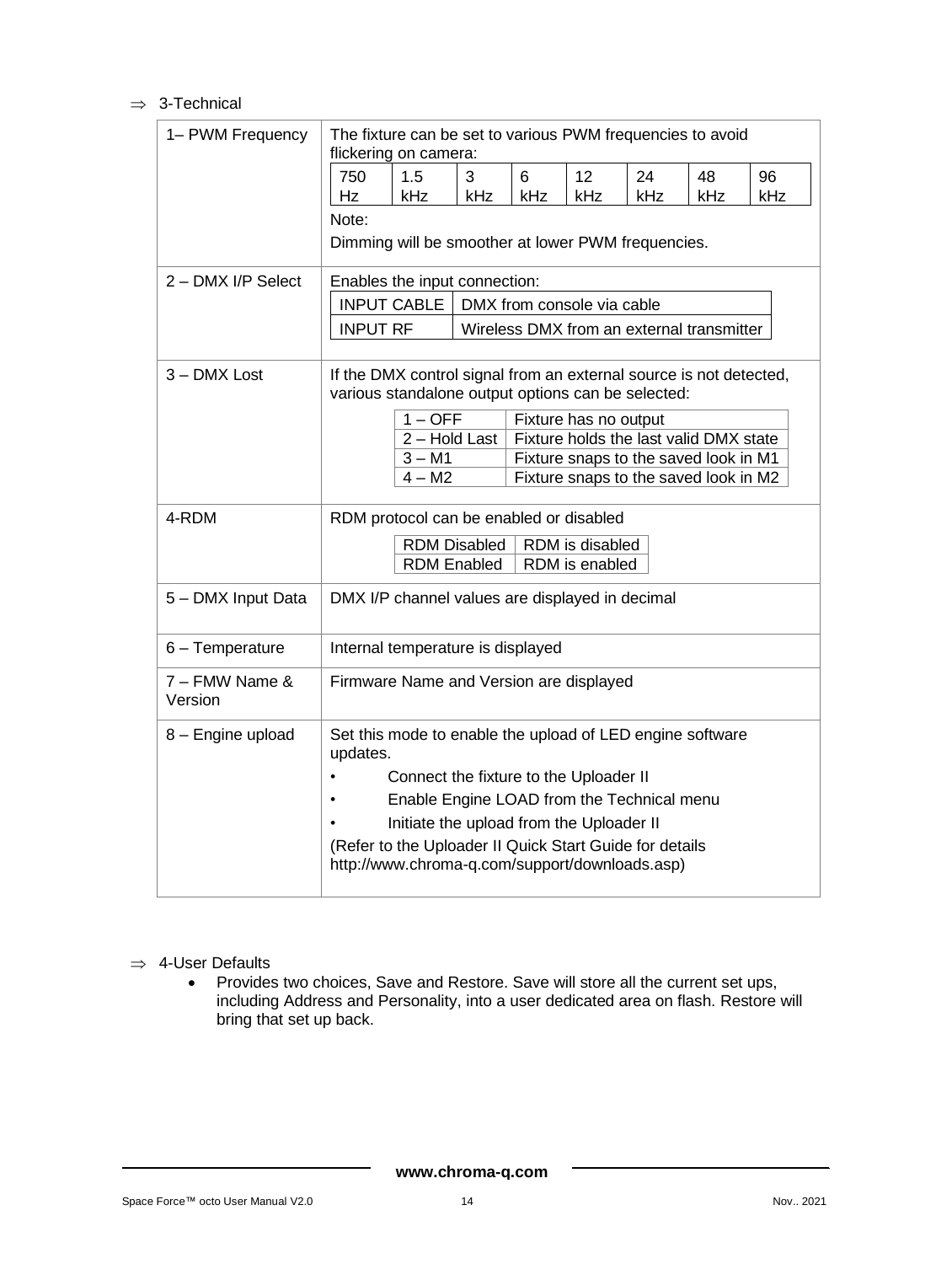$\Rightarrow$  5-Reset Setting

• Resets all the control settings to the factory default

| <b>DMX Address</b>   | 1         |
|----------------------|-----------|
| No DMX Present       | Hold Last |
| <b>PWM Frequency</b> | 3000 Hz   |
| DMX Input            | Cable     |

#### **Remote DMX Operation:**

To set the DMX Start Address from the control button,

- 1. On the Control Panel, press the **Addr** button once, "Adr" on the top left of the display flashes
- 2. Use either the Left-hand and Right-hand Knobs to set the DMX start address,

LEFT-HAND KNOB:

- Rotate the Left-hand Knob clockwise to increase the value from 1 to 512 in increments of 1
- Rotate the Left-hand Knob counter-clockwise to decrease the value in increments of 1

RIGHT-HAND KNOB:

- Rotate the Right-hand Knob clockwise to increase the value from 1 to 512 in increments of 10
- Rotate the Right-hand Knob counter-clockwise to decrease the value in increments of 10
- 3. Press and hold the **Addr** button for 2 seconds to save the new DMX setting, "Done" and "SAVED" appears on the display.

To set the DMX Start Address from the Main Menu, see the following section Main Menu.

DMX Footprint: 2 channels

- 1<sup>st</sup> DMX Channel controls the Intensity Level adjustment
- 2<sup>nd</sup> DMX Channel controls the Color Temperature adjustment The DMX Values for the Color Temperature are as follows: 2800K – 0, 3000K – 16, 3200K – 32, 4300K – 120, 5600K – 224, 6000K – 255
- When setting Personality to" INT-CCT-EXTD", a third DMX channel will be established to carry commands rather than light data from the console to the fixture.

#### **Remote Wireless DMX:**

To activate a wireless link,

- 1. Unlink the fixture see instructions on page 9
- 2. Enable the INPUT RF from the Technical Menu
- 3. From the external transmitter, activate a link
- 4. The Link Indicator flashes fast to indicate the link in progress
- 5. The Link Indicator flashes slowly to indicate the link complete and active
- 6. The Link Indicator becomes solid ON if DMX is received over the wireless link

**Note:** DMX will not be sent through XLR when using Lumen Radio.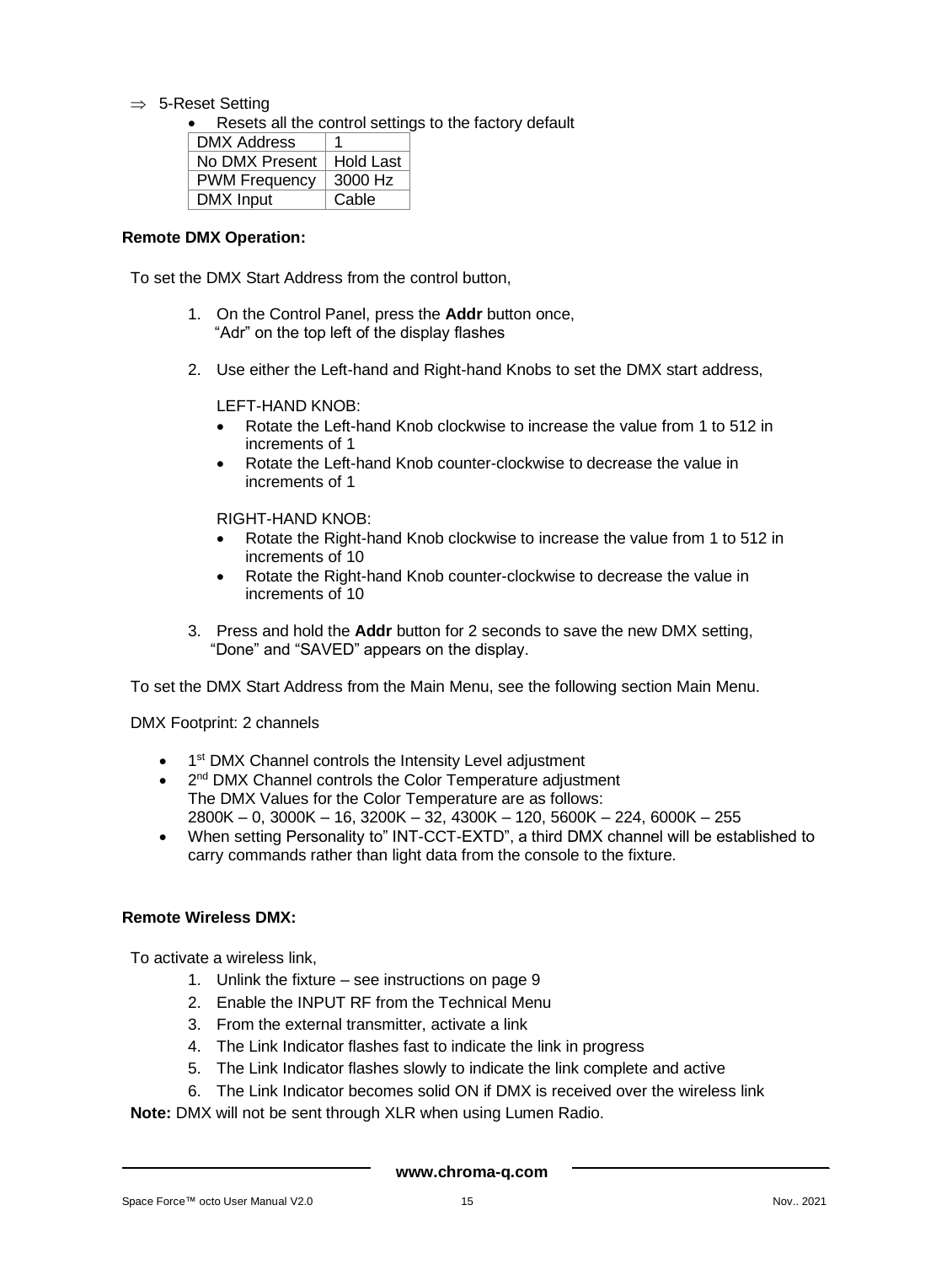#### **RDM Compliant:**

The Space Force™ octo is an ANSI E1.20 - 2010 RDM-Remote Device Management compliant device which allows bi-directional control configuration, status monitoring and management through the wired and wireless DMX connection.

| <b>Parameter</b>          | Implemented             | <b>SET</b>              | <b>GET</b>              | Value(s)       | <b>Description</b>           |
|---------------------------|-------------------------|-------------------------|-------------------------|----------------|------------------------------|
| <b>MANUFACTURER LABEL</b> |                         |                         | X                       | 0x5370         | Chroma-Q                     |
| DEVICE_MODEL_DESCRIPTION  |                         |                         | X                       |                | SPACEFORCE_1                 |
| <b>DEVICE INFO</b>        | Yes                     | No                      | $\overline{\mathsf{X}}$ |                | Sends the Device info        |
| <b>DMX PERSONALITY</b>    | Yes                     | $\overline{\mathsf{x}}$ | $\overline{X}$          |                |                              |
| DMX_START_ADDRESS         | Yes                     | $\overline{\mathsf{X}}$ | $\overline{\mathsf{x}}$ | $1 - 511$      | <b>DMX Start Address</b>     |
| <b>IDENTIFY_DEVICE</b>    | Yes                     | X                       | <b>No</b>               | 1/0            | Flashes ON/OFF for           |
|                           |                         |                         |                         |                | 30S/Reset flashing           |
| <b>DEVICE LABEL</b>       | Yes                     | $\mathsf{x}$            | X                       | Up to 32       |                              |
|                           |                         |                         |                         | Alphanumeric   |                              |
|                           |                         |                         |                         | Characters     |                              |
| <b>RESET DEVICE</b>       | Yes                     | $\overline{X}$          | <b>No</b>               |                | <b>Factory Defaults</b>      |
| <b>SENSOR DEFINTION</b>   | $\overline{\text{Yes}}$ | $\overline{N}$          | $\overline{X}$          |                | Engine Temperature           |
| SENSOR_VALUE              | Yes                     | No                      | $\overline{\mathsf{x}}$ |                | Temperature in °C            |
| SOFTWARE_VERSION_LABEL    | Yes                     | No                      | $\overline{\mathsf{x}}$ |                | PL1.65                       |
| STORE MX                  | Yes                     | X                       | $\overline{\mathsf{x}}$ | 1              | M1 (similar to LOOK 1)       |
|                           |                         |                         |                         | $\overline{2}$ | M2 (similar to LOOK 2)       |
| RECALL MX                 | Yes                     | X                       | $\overline{\mathsf{x}}$ | $\mathbf{1}$   | similar to LOOK 1)<br>$M1$ ( |
|                           |                         |                         |                         | $\overline{2}$ | similar to LOOK 2)<br>M2(    |
| <b>UNLINK</b>             | Yes                     | $\overline{X}$          |                         |                |                              |
| <b>SET PWM FREQUENCY</b>  | Yes                     | $\overline{\mathsf{x}}$ | <b>No</b>               | 750, 1500,     | Set PWM frequency            |
|                           |                         |                         |                         | 3000, 6000,    |                              |
|                           |                         |                         |                         | 12000.         |                              |
|                           |                         |                         |                         | 24000,         |                              |
|                           |                         |                         |                         | 48000,         |                              |
|                           |                         |                         |                         | 96000          |                              |
| <b>GET PWM FREQUENCY</b>  | <b>YES</b>              | <b>No</b>               | X                       | Byte string    | $750 = 3735302020$           |
|                           |                         |                         |                         |                | 1500= 3135303020             |
|                           |                         |                         |                         |                | 3000=3330303020              |
|                           |                         |                         |                         |                | 6000= 3630303020             |
|                           |                         |                         |                         |                | 12000=3132303030             |
|                           |                         |                         |                         |                | 24000=3234303030             |
|                           |                         |                         |                         |                | 48000=3438303030             |
| DEVICE_HOURS              | Yes                     |                         | X                       |                | Total device operation       |
|                           |                         |                         |                         |                | hours                        |
| DEVICE_POWER_CYCLES       | Yes                     |                         | X                       |                | Total number of device       |
|                           |                         |                         |                         |                | power cycles                 |

#### **New Control via DMX**

When setting Personality to" INT-CCT-EXTD", a third DMX channel will be established to carry commands rather than light data from the console to the fixture. A command is a binary number that must be asserted on the third channel for at least 5 seconds to have it executed.

The changes made through DMX are not store in the fixture, this means that after a reboot the settings will revert back to values originally set in the fixture's menu.

However, it is possible to save these settings as new user default using the Save User Default DMX command (244-245).

See Control Channel Commands table.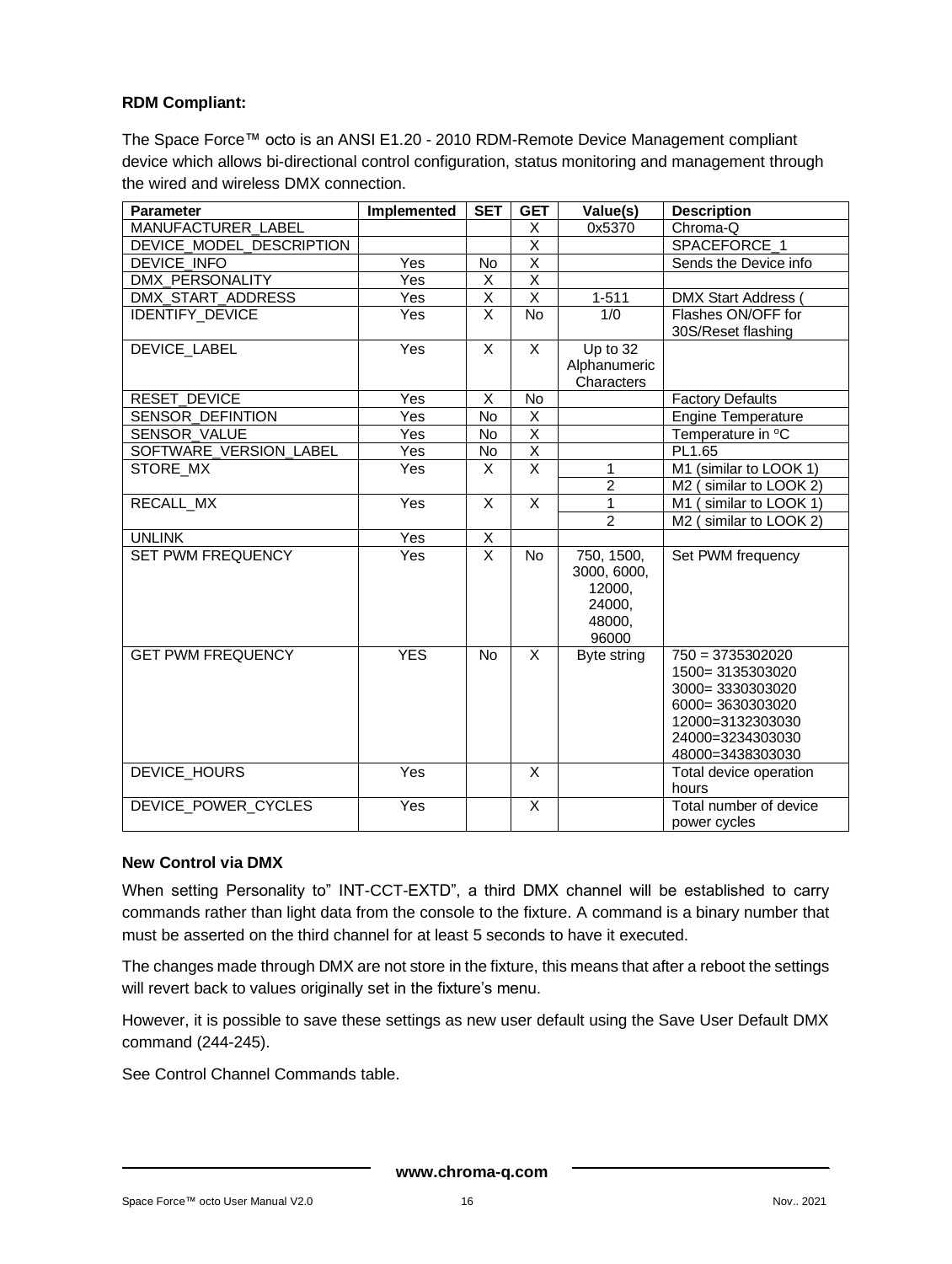#### **RDM Functions**

#### **A. Chroma-Q Specific Functions**

#### **1. STORE MEMORY Mx**

Description: Stores current light intensity and temperature to either memory (M1) or (M2) on flash.

Function: SET

Argument: one binary byte of value: 1 for M1, or 2 for M2

#### **2. RECALL MEMORY Mx**

Description: Restores light intensity and temperature previously stored in memory M1, or M2.

Function: SET

Argument: one binary byte of value: 1 for M1, or 2 for M2

#### **3. UNLINK SPACEFORCE**

Description: Unlinks TiMO RF module from the currently linked transmitter. This function can be sent in BORADCAT RDM mode causing all discovered Space Force™ octo fixtures to unlink, or to one fixture to unlink individual fixtures.

Function: SET

Argument: The string: UNLINK SPACEFORCE

#### **4. SET PWM Freq (750,1500...96000)**

Description: Sets PWM frequency.

**Function: SET** 

Argument: String representing one of the eight set frequencies: 750, 1500, 3000, 6000, 12000, 24000, 48000, 96000.

#### **5. GET PWM Frequency**

Description: Reports current PWM frequency setting. Some of the RDM control PC applications report back a string with hex values. In this case, the reader should convert them to their numeric equivalents:  $30=0'$ ,  $31=1'$ ,  $32=2'$ ,...,  $39=9'$ , and  $20=1'$ . For example, "37 35 30 20 20" translates to: "750".

> 48000=3438303030 750 = 3735302020 1500= 3135303020 3000= 3330303020 6000= 3630303020 12000=3132303030 24000=3234303030

Function: GET Argument: None

#### **B. Standard RDM functions that require pass-in values**

Although Standard RDM functions are well defined in the protocol, still some have been implemented with specific input and/or output parameters, as permitted. Following are these functions with specific parameters: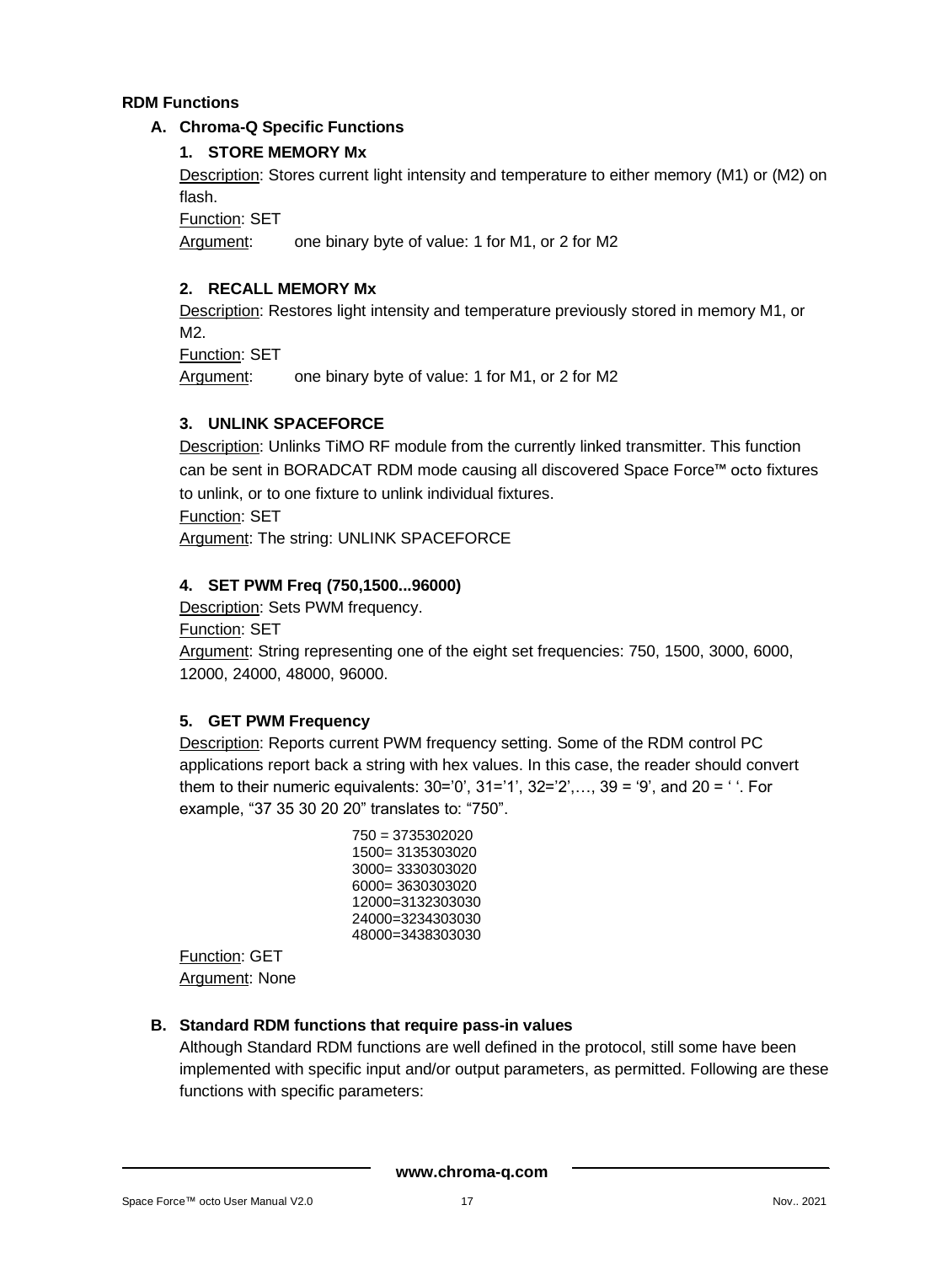#### **1. Identify Device**

Description: Sets selected device to a blinking state for visual identification. Function: SET Argument: '1': Sets blink up to 30 seconds; '0': Stops blinking immediately. Any other argument will result in Not Acknowledged.

#### **2. Device Label**

Description: Sets and gets device label(string). Function: SET, GET Argument: None for GET. For SET, any alpha-numeric label up to 32 characters.

#### **DMX Personality**

#### **Personality Mode 1 - INT-CCT**

| <b>DMX Slot</b> | Value     | <b>Function</b>                         | Fade<br><b>Status</b> | <b>Default</b><br>Value |
|-----------------|-----------|-----------------------------------------|-----------------------|-------------------------|
| <b>ADDRESS</b>  |           | <b>Intensity</b>                        |                       |                         |
|                 | $0 - 255$ | Minimum $\rightarrow$ Maximum Intensity | Fade                  |                         |
|                 |           | <b>Light Color Temperature</b>          |                       |                         |
| ADDRESS +1      | $0 - 255$ | Warm $\rightarrow$ Cold                 | Fade                  | 128                     |

#### **Personality Mode 2 - INT-CCT-EXTD**

| <b>DMX Slot</b> | Value     | <b>Function</b>                         | Fade<br><b>Status</b> | <b>Default</b><br>Value |
|-----------------|-----------|-----------------------------------------|-----------------------|-------------------------|
| <b>ADDRESS</b>  |           | <b>Intensity</b>                        |                       |                         |
|                 | $0 - 255$ | Minimum $\rightarrow$ Maximum Intensity | Fade                  |                         |
|                 |           | <b>Light Color Temperature</b>          |                       |                         |
| ADDRESS +1      | $0 - 255$ | Warm $\rightarrow$ Cold                 | Fade                  | 128                     |
| ADDRESS +2      |           | <b>Extended Controls</b>                |                       |                         |
|                 | $0 - 255$ | * See Control channel table for details | Snap                  |                         |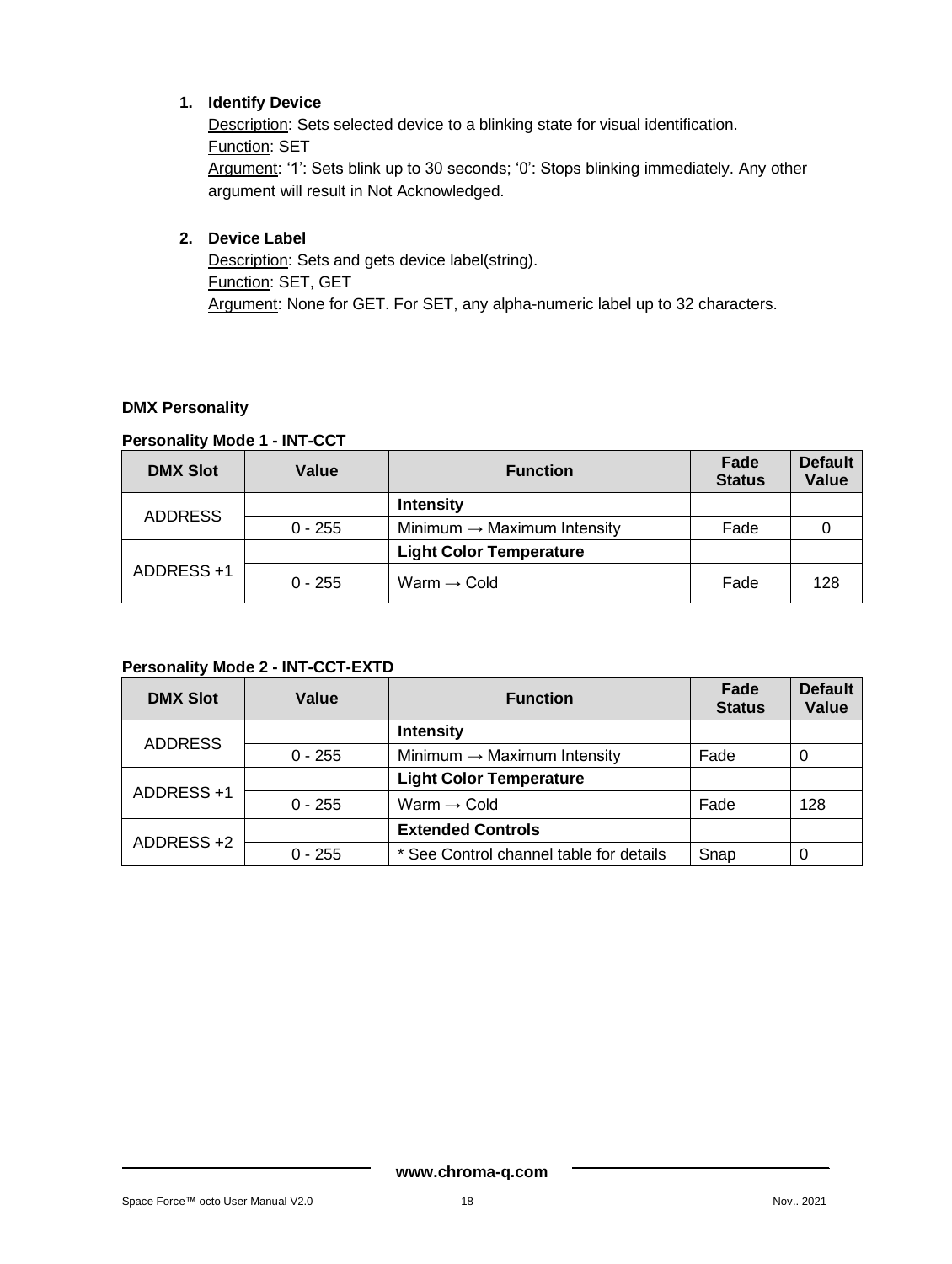#### **Control Channel Table**

| <b>Function name</b>                                           | <b>Default</b> | <b>From</b> | To             | <b>Description</b>                                                                                             |
|----------------------------------------------------------------|----------------|-------------|----------------|----------------------------------------------------------------------------------------------------------------|
| Values must be held for 5 sec before its function is activated |                |             |                |                                                                                                                |
| <b>Control channel</b>                                         |                |             |                |                                                                                                                |
| No Function                                                    |                | 0           | $\overline{2}$ |                                                                                                                |
| Reserved                                                       |                | 3           | 10             | Reserved for future feature                                                                                    |
| Fade OFF                                                       |                | 11          | 12             | Switches light engine fade off.<br>Useful for pulse operation.                                                 |
| Fade ON                                                        | X              | 13          | 14             | Restores light engine fading.                                                                                  |
| Reserved                                                       |                | 15          | 70             | Reserved for future feature                                                                                    |
| <b>PWM 750</b>                                                 |                | 71          | 72             | Set PWM Frequency to 750                                                                                       |
| <b>PWM 1500</b>                                                |                | 73          | 74             | Set PWM Frequency to 1500                                                                                      |
| <b>PWM 3000</b>                                                | Х              | 75          | 76             | Set PWM Frequency to 3000                                                                                      |
| <b>PWM 6000</b>                                                |                | 77          | 78             | Set PWM Frequency to 6000                                                                                      |
| PWM 12000                                                      |                | 79          | 80             | Set PWM Frequency to 12000                                                                                     |
| PWM 24000                                                      |                | 81          | 82             | Set PWM Frequency to 24000                                                                                     |
| <b>PWM 48000</b>                                               |                | 83          | 84             | Set PWM Frequency to 48000                                                                                     |
| PWM 96000                                                      |                | 85          | 86             | Set PWM Frequency to 96000                                                                                     |
| Reserved                                                       |                | 87          | 140            | Reserved for future feature                                                                                    |
| Enable RDM                                                     | X              | 141         | 142            | Enable RDM function                                                                                            |
| Disable RDM                                                    |                | 143         | 144            | Disable RDM function                                                                                           |
| Reserved                                                       |                | 145         | 150            | Reserved for future feature                                                                                    |
| DMX Lost fixture stay to the last state                        | X              | 151         | 152            | When fixture looses DMX it will<br>keep its last state                                                         |
| DMX Lost Fixture goes black                                    |                | 153         | 154            | When fixture looses DMX it will<br>go black                                                                    |
| Reserved                                                       |                | 155         | 156            | Reserved for future functions                                                                                  |
| DMX Lost fixture to selected look                              |                | 157         | 158            | When fixture looses DMX it will<br>Use the same look as stored in<br>M1                                        |
| Reserved                                                       |                | 159         | 243            | Reserved for future feature                                                                                    |
| Save as User Defaults                                          |                | 244         | 245            | Take the current settings and<br>save them in flash in "USER<br>DEFAULTS" (except DMX<br>address and DMX mode) |
| <b>Restore User Defaults</b>                                   |                | 246         | 247            | <b>Restore "USER DEFAULTS"</b><br>from flash (except DMX address<br>and DMX mode)                              |
| <b>Restore Defaults Settings</b>                               |                | 248         | 249            | Restore setting to factory<br>default (except DMX address<br>and DMX mode)                                     |
| No Function                                                    |                | 250         | 255            |                                                                                                                |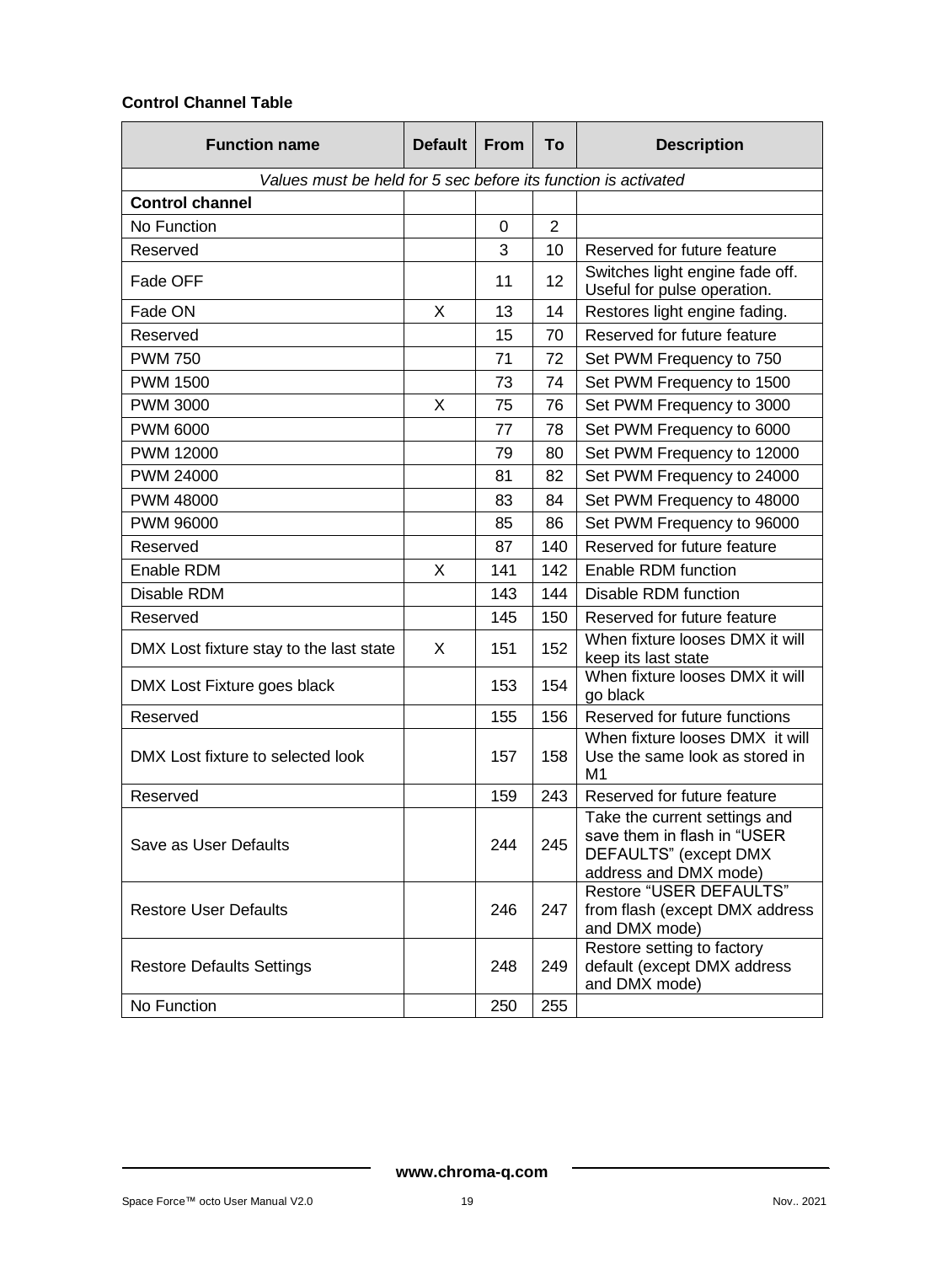#### **Updated Features of Control:**

Fixes from V1.62 to V1.70

- a. Reset: DMX input settings are not changed on Reset.
- b. Focus: Activates all engines in the Space Force™ octo at the same time.
- c. Accessing Menu by pressing both dials has been adjusted to become easy.
- d. Adjust address pushbutton timing to work properly.
- e. Eliminated LCD back light flicker.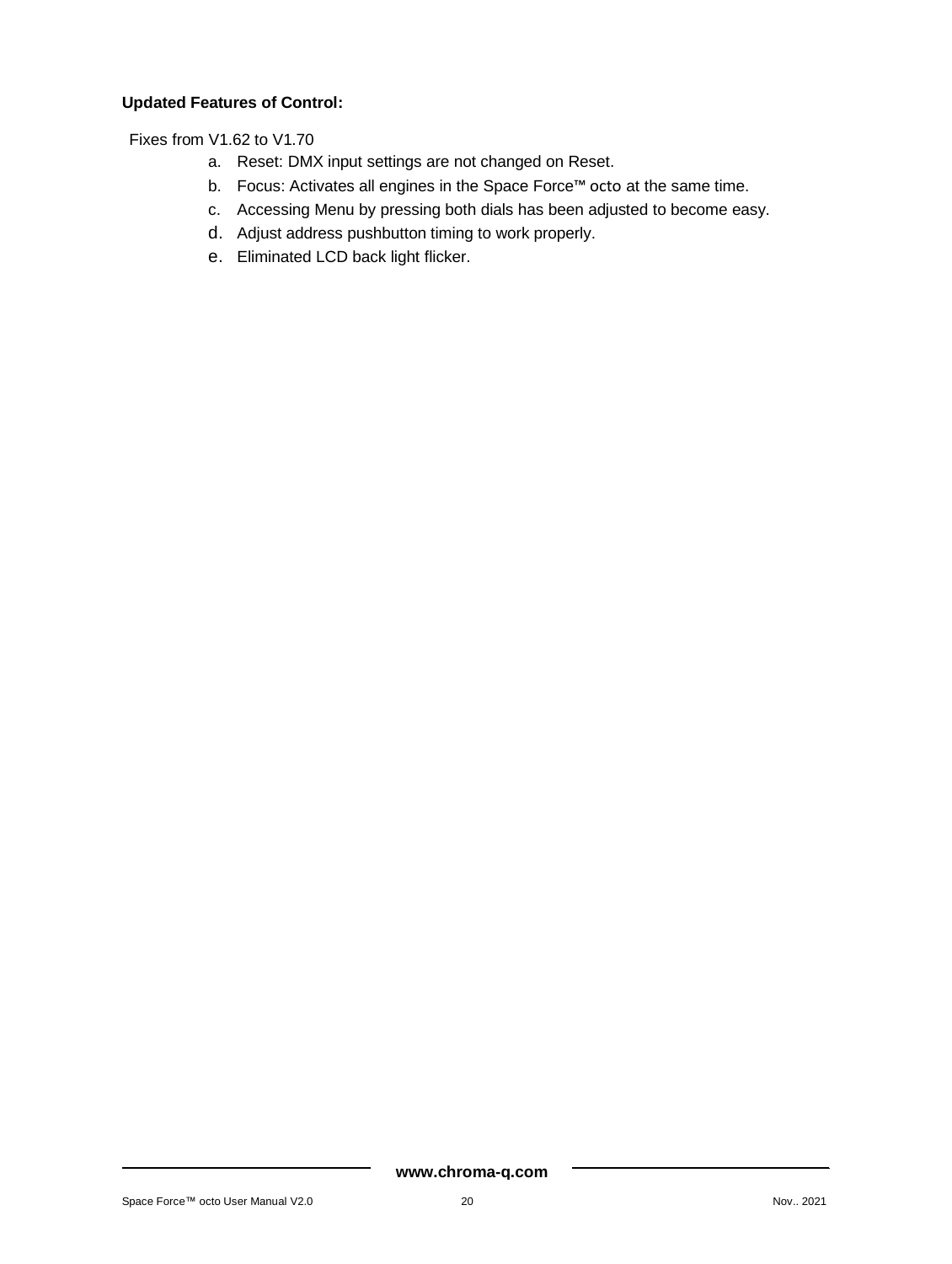# <span id="page-21-0"></span>**2.5 Thermal Performance**

The internal cooling system of the fixture is by convection. It also features automatic protection that reduces the output when the internal temperature reaches the maximum limit due to extreme ambient conditions. See operating temperature range in the specification below.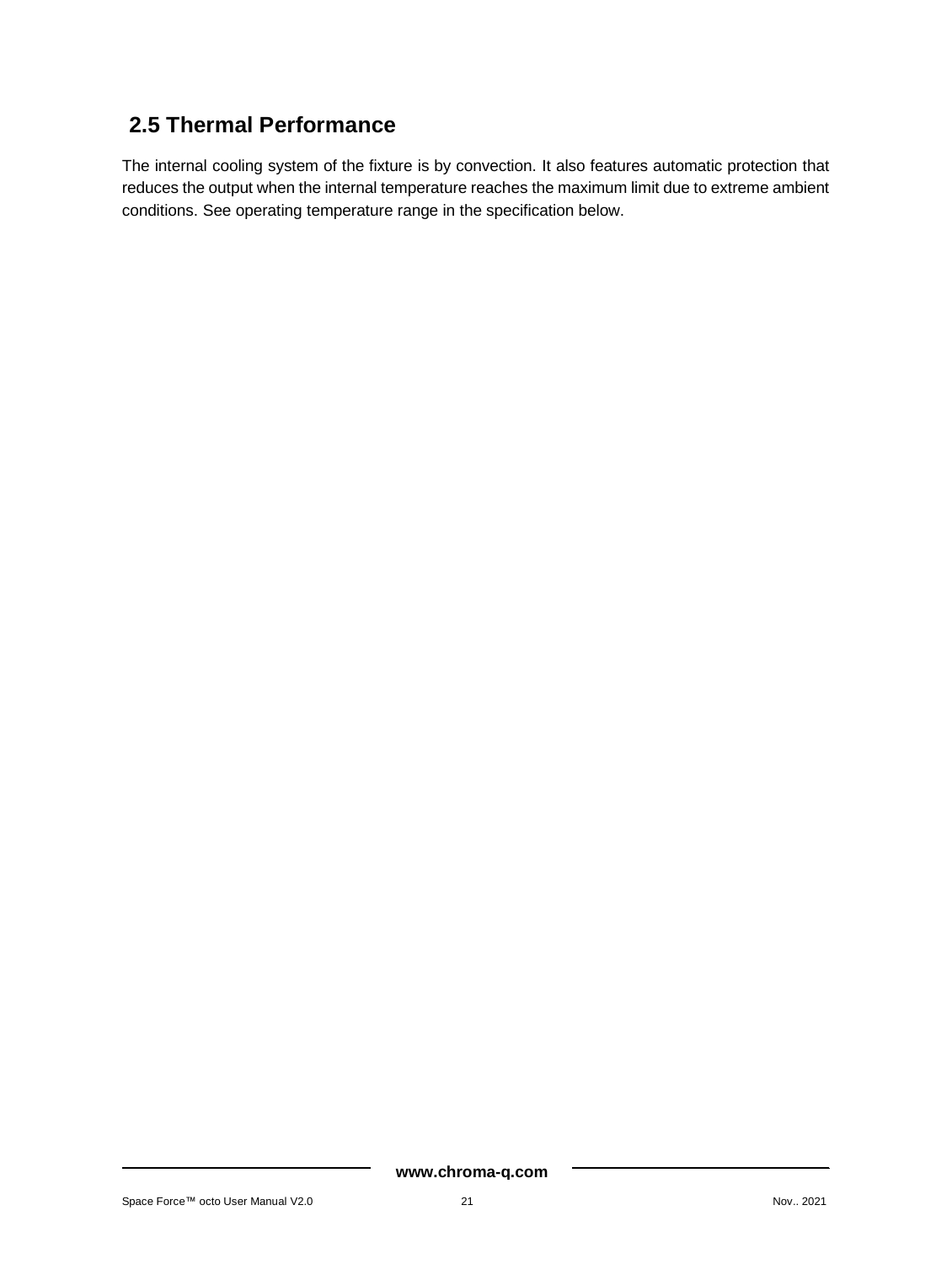# <span id="page-22-0"></span>**3. Troubleshooting**

Troubleshooting is a process of elimination. First, rule out the other field factors (i.e. bad connections, faulty cables and power supplies). For technical support and/or parts, please contact your selling dealer or the offices listed in this manual.

| Symptom                                     | <b>Possible Cause</b>                                                                                                                                                                                                                                                                                                | <b>Solution</b>                                                                                                                                            |
|---------------------------------------------|----------------------------------------------------------------------------------------------------------------------------------------------------------------------------------------------------------------------------------------------------------------------------------------------------------------------|------------------------------------------------------------------------------------------------------------------------------------------------------------|
| Fixture does not respond to<br>DMX control. | Set to wrong or different DMX<br>$\bullet$<br>address.<br>Bad cable connecting DMX<br>٠<br>control and fixture.<br>Bad in/through connection<br>٠<br>between adjacent fixtures.<br>If DMX via RF link, the unit is<br>$\bullet$<br>not linked or linked to another<br>transmitter<br>DMX input set incorrectly.<br>٠ | Check DMX address and<br>$\bullet$<br>Mode settings.<br>Check/replace DMX run<br>٠<br>from the console.<br>Unlink unit, then link from<br>٠<br>transmitter |
| Low LED output.                             | Internal temperature is over<br>$\bullet$<br>the limit.                                                                                                                                                                                                                                                              | Check unit temperature via<br>$\bullet$<br>RDM or on the LCD display.<br>Check area ventilation.<br>٠                                                      |
| Flickering on camera.                       | Frequency set incorrectly.<br>٠                                                                                                                                                                                                                                                                                      | Change PWM frequency.<br>$\bullet$                                                                                                                         |
| Unit does not respond to<br>RDM commands.   | Being controlled via non-RDM<br>٠<br>compliant splitter.                                                                                                                                                                                                                                                             | Connect directly to RDM<br>$\bullet$<br>controller/gateway or use<br>RDM enabled splitter.                                                                 |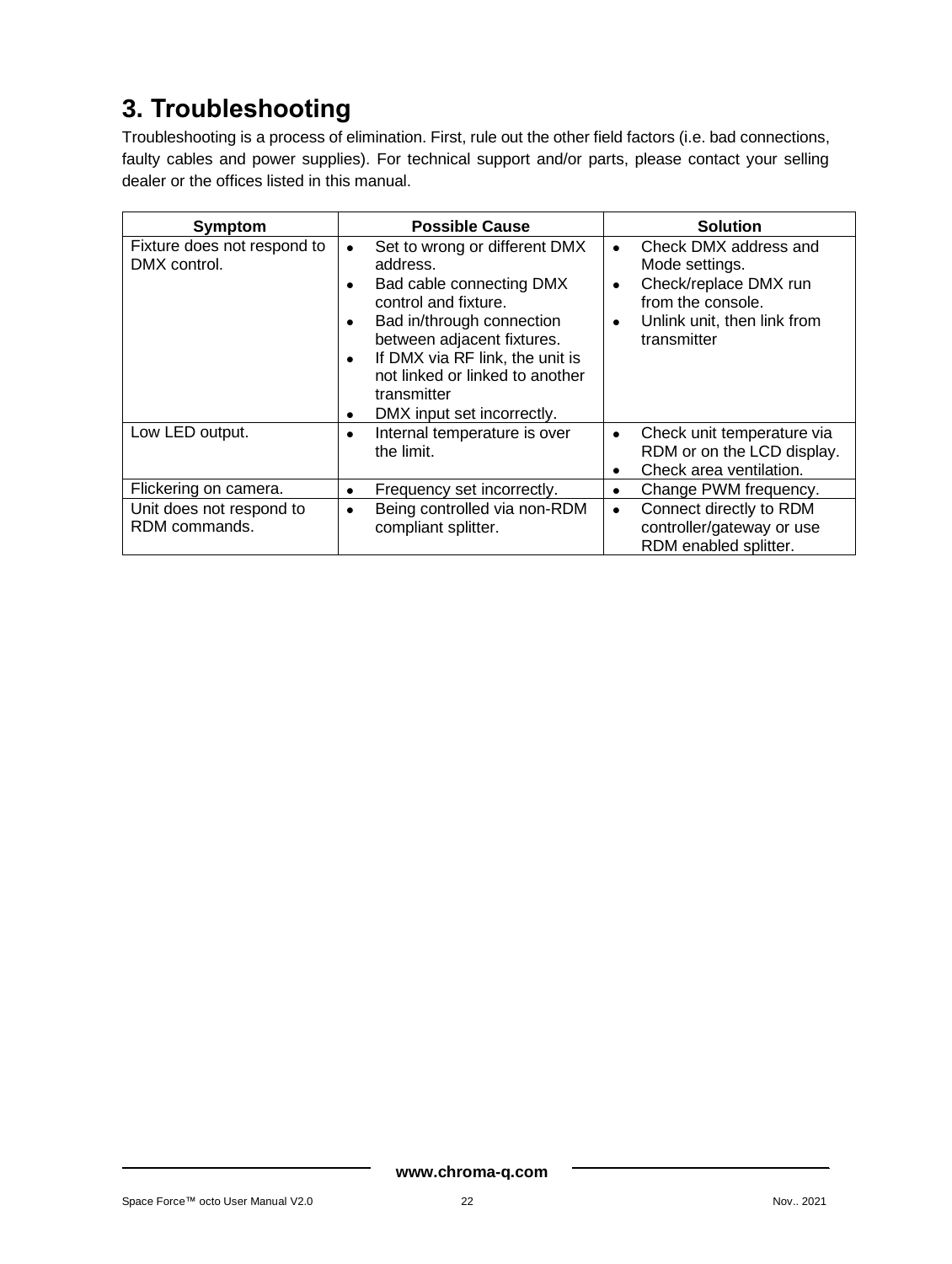# <span id="page-23-0"></span>**4. Specification**

# <span id="page-23-1"></span>**4.1 Technical Specification**

| <b>Product Code</b>                                                   | <b>CHSPFV</b><br>Chroma-Q® Space Force™ octo Variable w Bridle<br><b>Black</b><br><b>CHSPFVW</b><br>Chroma-Q <sup>®</sup> Space Force™ octo Variable w Bridle<br>White<br>CHSPFVLR Chroma-Q® Space Force™ octo Variable Bridle<br>LumenRadio Installed |  |
|-----------------------------------------------------------------------|--------------------------------------------------------------------------------------------------------------------------------------------------------------------------------------------------------------------------------------------------------|--|
| <b>Net Dimensions (Without</b><br>Fixings - Width x Height x<br>Depth | 663mm x 203mm x 663mm /<br>26" x 8" x 26"                                                                                                                                                                                                              |  |
| Net Weight (Without<br>Fixings)                                       | $8$ kg $/$<br>17.6 lb                                                                                                                                                                                                                                  |  |
| <b>Shipping Dimensions -</b><br>Width x Height x Depth                | 737mm x 737mm x 254mm /<br>29" x 29" x 10"                                                                                                                                                                                                             |  |
| <b>Shipping Weight</b>                                                | 11 kg / 24 lb                                                                                                                                                                                                                                          |  |
| Construction                                                          | Powder-coated aluminum                                                                                                                                                                                                                                 |  |
| Color                                                                 | Black / White                                                                                                                                                                                                                                          |  |
| Approvals                                                             | CISPR 22:2008/EN55022:2010 (Class A), & CISPR<br>24:2010/EN55024:2010, FCC Part 15 Subpart B:2015, ICES-<br>003:2012; UL 1573:2003/R:2014-01, CSA C22.2 No. 160-M1983,<br>IEC 60598                                                                    |  |
| <b>Power &amp; Connections</b>                                        |                                                                                                                                                                                                                                                        |  |
|                                                                       |                                                                                                                                                                                                                                                        |  |
| Power Supply                                                          | Built-in                                                                                                                                                                                                                                               |  |
| Power Input Rating                                                    | 100-240V AC 50-60Hz 400VA                                                                                                                                                                                                                              |  |
| Power Factor                                                          | 0.9                                                                                                                                                                                                                                                    |  |
| <b>Power Consumption</b>                                              | 333W @ 120VAC, 331W @ 230VAC                                                                                                                                                                                                                           |  |
| <b>Inrush Current</b>                                                 | 56A @ 120VAC, 82A @ 230VAC                                                                                                                                                                                                                             |  |
| <b>Idle Power Consumption</b>                                         | 18W @ 120/230VAC                                                                                                                                                                                                                                       |  |
| Residual Current (max)                                                | $0.4 \text{ mA}$                                                                                                                                                                                                                                       |  |
| <b>Typical Power &amp; Current</b>                                    | Measurements done with all LEDs at max. intensity. Measurements<br>made at nominal voltage. Allow for deviation of +/- 10%.                                                                                                                            |  |
| Power Connectors In/Out                                               | powerCON TRUE1                                                                                                                                                                                                                                         |  |
| Data Connectors In/Out                                                | XLR 5-pin                                                                                                                                                                                                                                              |  |
| <b>Control Protocol</b>                                               | ANSI E1.20 RDM over ANSI E1.11 USITT DMX 512-A,                                                                                                                                                                                                        |  |
|                                                                       | <b>Operating Condition</b>                                                                                                                                                                                                                             |  |
| <b>Operating Temperature</b>                                          | 0°C to 40°C                                                                                                                                                                                                                                            |  |
| <b>Operating Humidity</b>                                             | Dry location only, non-condensing humidity                                                                                                                                                                                                             |  |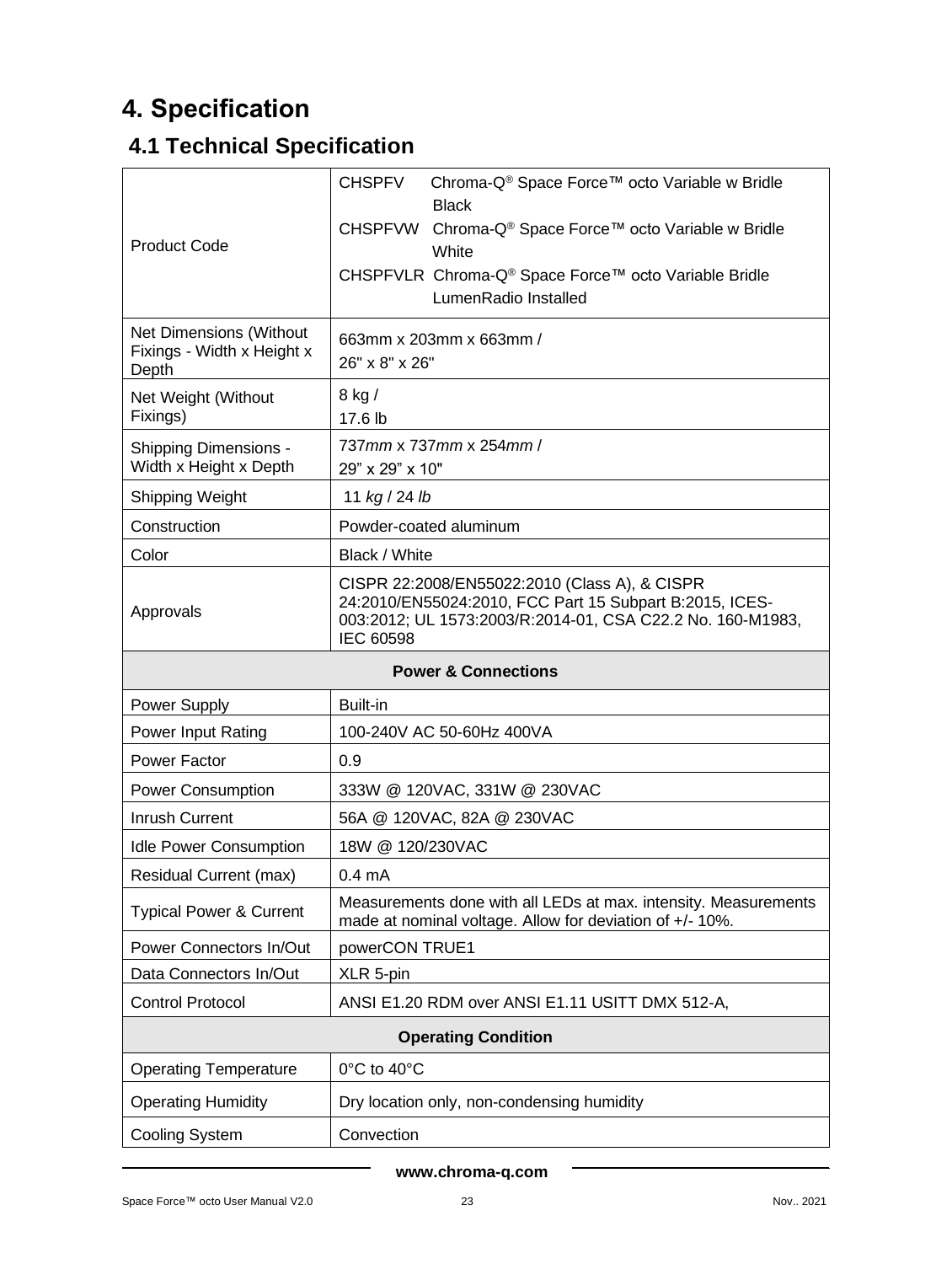| IP Rating                                | *IP20                                                                    |  |
|------------------------------------------|--------------------------------------------------------------------------|--|
| <b>Photometric</b>                       |                                                                          |  |
| LEDs per Engine                          | 120 x Warm White + 120 x Cold White<br>Total 240 LEDs                    |  |
| <b>LED Engine Number</b>                 | 4                                                                        |  |
| <b>Total LEDs</b>                        | 960                                                                      |  |
| Medium White Lumen<br>Output (combined)  | up to 26,700                                                             |  |
| Optics                                   | High efficiency diffuser                                                 |  |
| Beam Angle                               | $60^\circ$                                                               |  |
| <b>Beam Distribution</b>                 | <b>Symmetrical Direct Illumination</b>                                   |  |
| <b>CCT</b>                               | $2,800 - 6,500K (+/-200K)$                                               |  |
| Sound Level                              | 24.6 dB                                                                  |  |
| Lamp Life<br>$\sim$ $\sim$ $\sim$ $\sim$ | L70 at 50,000 hours<br>$\epsilon$ , and the set of the set of $\epsilon$ |  |

<span id="page-24-0"></span>\*\*For exact measurements please refer to the line drawings below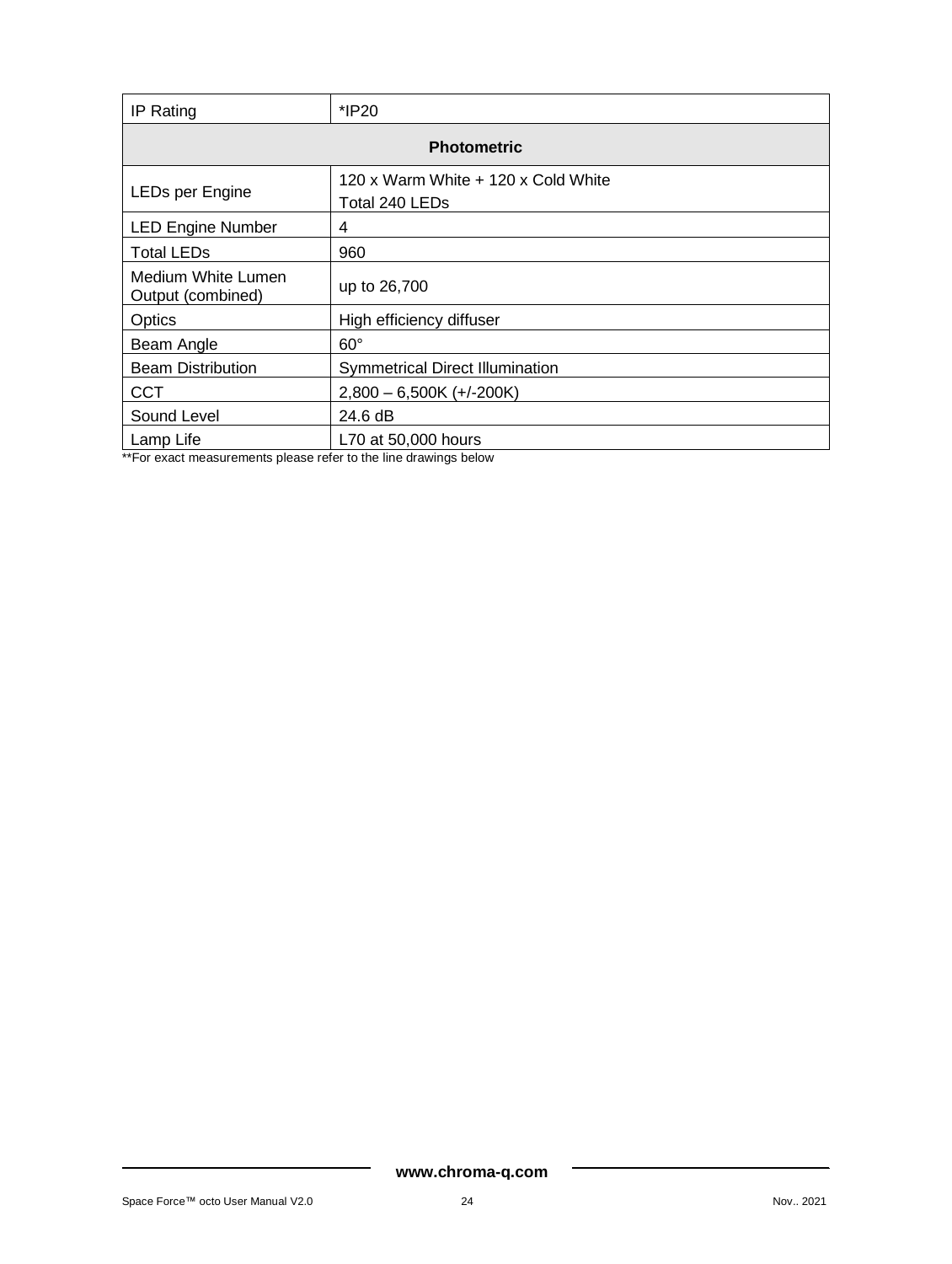# **4.2 Drawings**